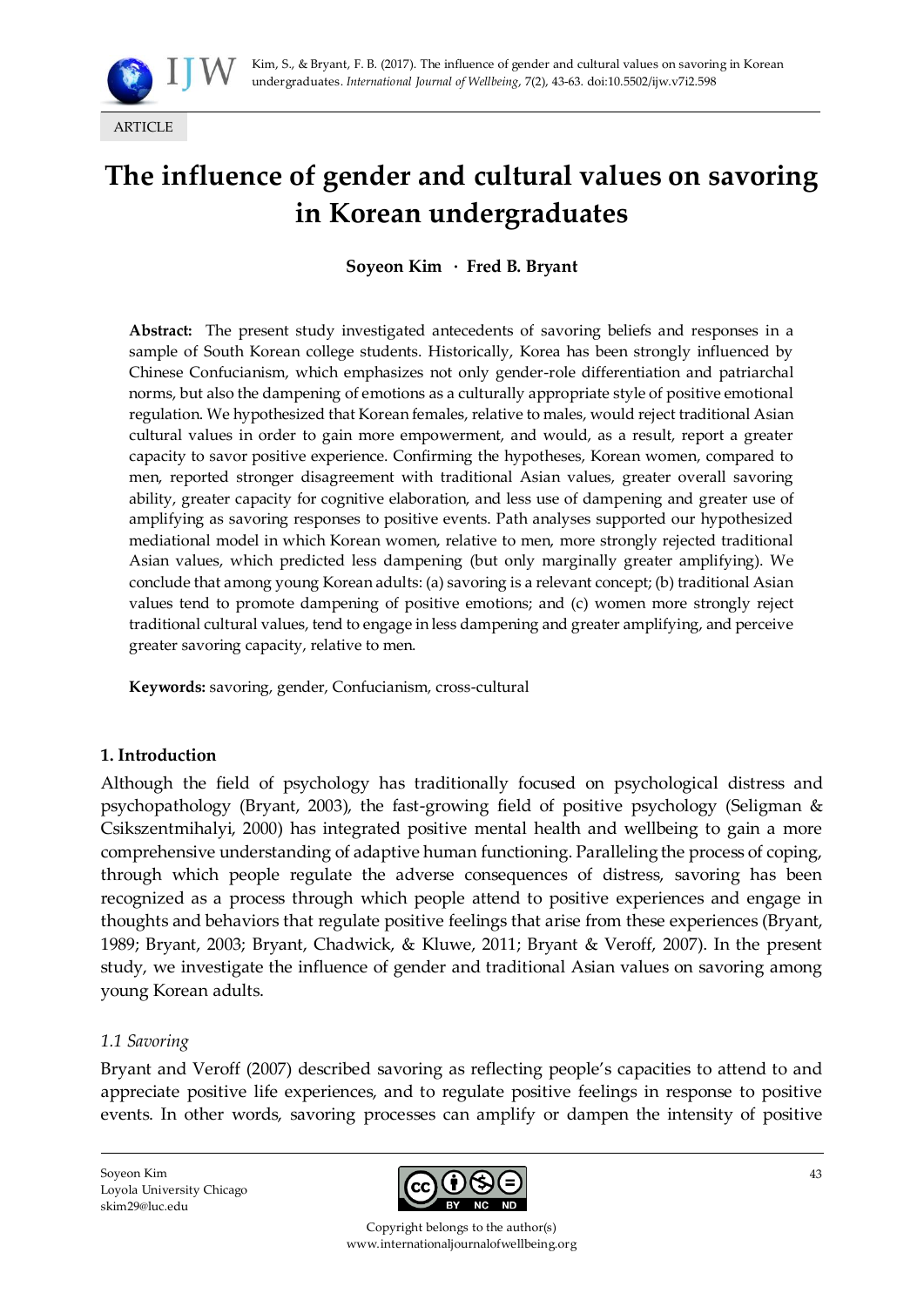

emotions, and can extend or shorten the duration of enjoyment derived from positive events. In explicating the concept of savoring, Bryant and Veroff (2007) distinguished *savoring beliefs* (i.e., self-evaluations of one's ability to regulate positive experience) from *savoring responses* (i.e., thoughts and behaviors in which people engage in reaction to positive experiences, and which regulate levels of consequent positive emotion, including happiness). Prospective longitudinal research indicates that savoring responses predict one's level of happiness in daily life (Jose, Lim, & Bryant, 2012).

Developing and validating the Savoring Beliefs Inventory (SBI) as a measure of perceived ability to savor positive experiences, Bryant (2003) demonstrated that people hold savoring beliefs with respect to three temporal orientations reflecting the ability to derive enjoyment in the present by (a) anticipating future positive events before these events happen, (b) savoring the moment using specific cognitive and behavioral savoring strategies while positive events are unfolding, and (c) reminiscing about past positive events after these events have occurred. Using the SBI in American samples, Bryant (2003) found that, compared to men, women feel more capable of enjoying positive outcomes in all three temporal domains—that is, by anticipating upcoming positive events, savoring the moment, and reminiscing about positive memories. These gender differences in savoring beliefs have been found in a variety of Western countries, including the United States, Canada, and Australia (Bryant & Veroff, 2007).

Developing and validating the Ways of Savoring Checklist (WOSC), which measures thoughts and behaviors in response to positive events, Bryant and Veroff (2007) identified ten different savoring subscales (i.e., Sharing with Others, Memory Building, Self-Congratulation, Comparing, Sensory-Perceptual Sharpening, Absorption, Behavioral Expression, Temporal Awareness, Counting Blessings, and Kill-Joy Thinking). Yet, the positive psychology literature currently lacks systematic research on savoring beliefs and savoring responses in Asian cultures in general and in Korean samples in particular.

#### *1.2 Savoring in Asian cultures*

Traditionally, collectivist Asian cultures have emphasized dampening of positive emotions, in contrast to individualistic Western cultures that have emphasized amplifying of positive emotions (Miyamoto & Ma, 2011). East Asian individuals may seek to diminish the inner experience and outward display of positive and negative emotion due to cultural scripts involving dialectical beliefs, i.e., that reality is constantly changing—misery becomes happiness, and happiness becomes misery—and the balanced "middle way" is best (Miyamoto & Ma, 2011). Within this cultural context, Korean individuals may tend to respond to positive events with what have been termed "kill-joy" thoughts (Beck, 1975; Bryant & Veroff, 2007) that dampen positive emotions in Western samples.

Along these lines, cross-cultural research on the relationship between savoring and fear of happiness (Joshanloo, Lepshokova, Panyusheva, Natalia, Poon, Yeung et al., 2014) also indicates that people who believe happiness leads to negative consequences tend to engage in higher levels of dampening to regulate positive emotions. In a related vein, studying the relationship between emotional display rules and individualism versus collectivism among more than 5,000 respondents in 32 countries, Matsumoto, Yoo, Fontaine, Anguas-Wong, Ariola, Ataca et al. (2008) found that collectivist countries had lower expressivity norms for positive emotions, compared to individualistic countries. Likewise, Miyamoto and Ma (2011) concluded that cultural scripts shape emotion regulation in Japan, such that Japanese are less inclined than Americans to amplify positive emotions. Considered together, this relevant research suggests that dampening responses may be more prevalent than amplifying responses in Korean samples.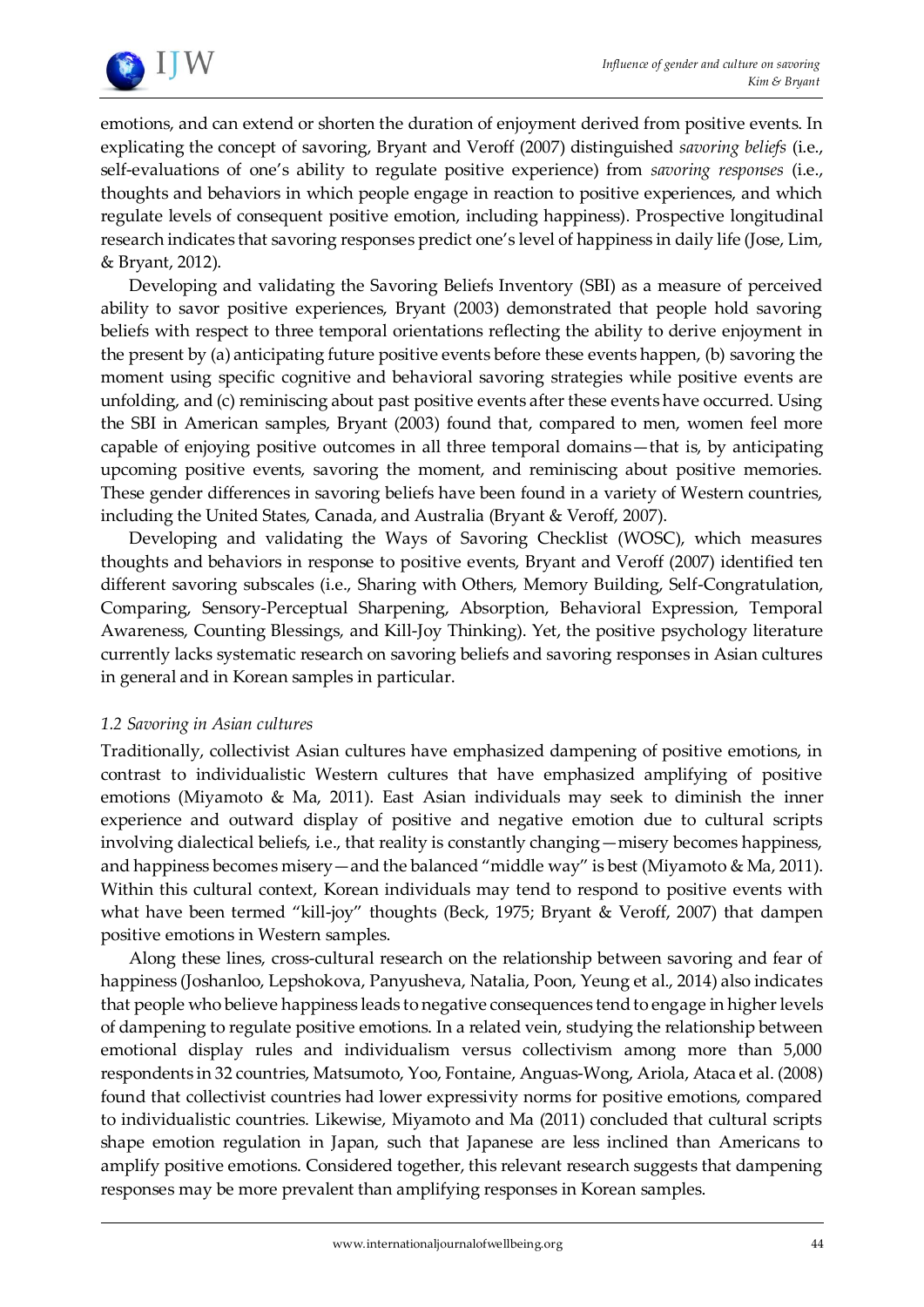

# *1.3 Gender differences in emotional experiences and savoring*

In comparing the emotions of men and women, Grossman and Wood (1993) have used social role theory to explain observed gender differences in emotional experience. In general, research has demonstrated that women report more intense emotions than men and are more likely to seek out and express emotional experiences (Eagly & Wood, 1982). These gender differences in emotion may be a consequence of traditional sex roles, such as the caretaker role of women. For example, relative to men, women may show greater emotional sensitivity and expressiveness because women's traditional caretaker role required emotion-related skills, which are associated with beliefs and expectations that women should be more responsive to their own and others' emotions (Eagly & Wood, 1982). Thus, gender differences in emotional experiences may have arisen from differential social beliefs and expectations regarding male and female roles (Grossman & Wood, 1993).

## *1.4 Confucianism and savoring in Korean culture*

Traditional Asian values may have a particularly strong influence in Korean culture. According to Kalton (1994), "It is almost a commonplace in East Asian studies" that Korea is and was "the 'most Confucian' of East Asian societies" (p. 239). The last and longest-lived Chosŏn Dynasty (1392-1910) prided itself on adherence to Confucian norms, which dictated propriety and harmonious attachment to self and others (Joshanloo, 2014) and allowed Korean women to have status and authority only within the domestic arena (Deuchler, 1993). Although South Korea has over the past few decades experienced "conflict between traditional values and the Confucian heritage on the one hand and Western influence through economic and social changes on the other" (Park & Cho, 1995, p. 132), sociologists have argued that Confucian values continue to exert a stronger influence on South Korean culture than on other East Asian cultures.

What implications does the particularly strong influence of Confucian values on South Korean culture have for the ways of savoring among South Koreans as opposed to other East Asians? We might expect South Koreans to be especially predisposed to conceive of savoring in ways that are consistent with the Confucian notion of propriety and the dampening of emotions. Thus, we hypothesized that in a Korean sample, traditional Asian values would predict a savoring style of greater dampening. Because rejecting traditional Asian values does not necessarily imply greater endorsing of Western values, we also expected that rejecting traditional Asian values would predict lower levels of dampening but not necessarily higher levels of Western-style amplifying of positive emotions.

#### *1.5 Gender and cultural values in Korea*

Although social psychologists have argued that patriarchal social structure is not a universal tendency (Wood & Eagly, 2002), research has suggested that men generally have more social power than women across many cultures (Rosaldo & Lamphere, 1974). Throughout its long history, Chinese Confucianism, which emphasizes strict gender-role differentiation and patriarchal social norms, has influenced many Asian countries (Kim, 1997). As a result, traditional Korean cultural values have also been embedded in these gender-differentiated Confucian norms, and historically, it was typical for Korean families to prefer sons over daughters (Deuchler, 1993).

Over time, however, education and globalization may alter such historical customs. According to Stacki and Monkman's (2003) process model of empowerment and change, education generally facilitates changes in the status quo and promotes gender equity. Women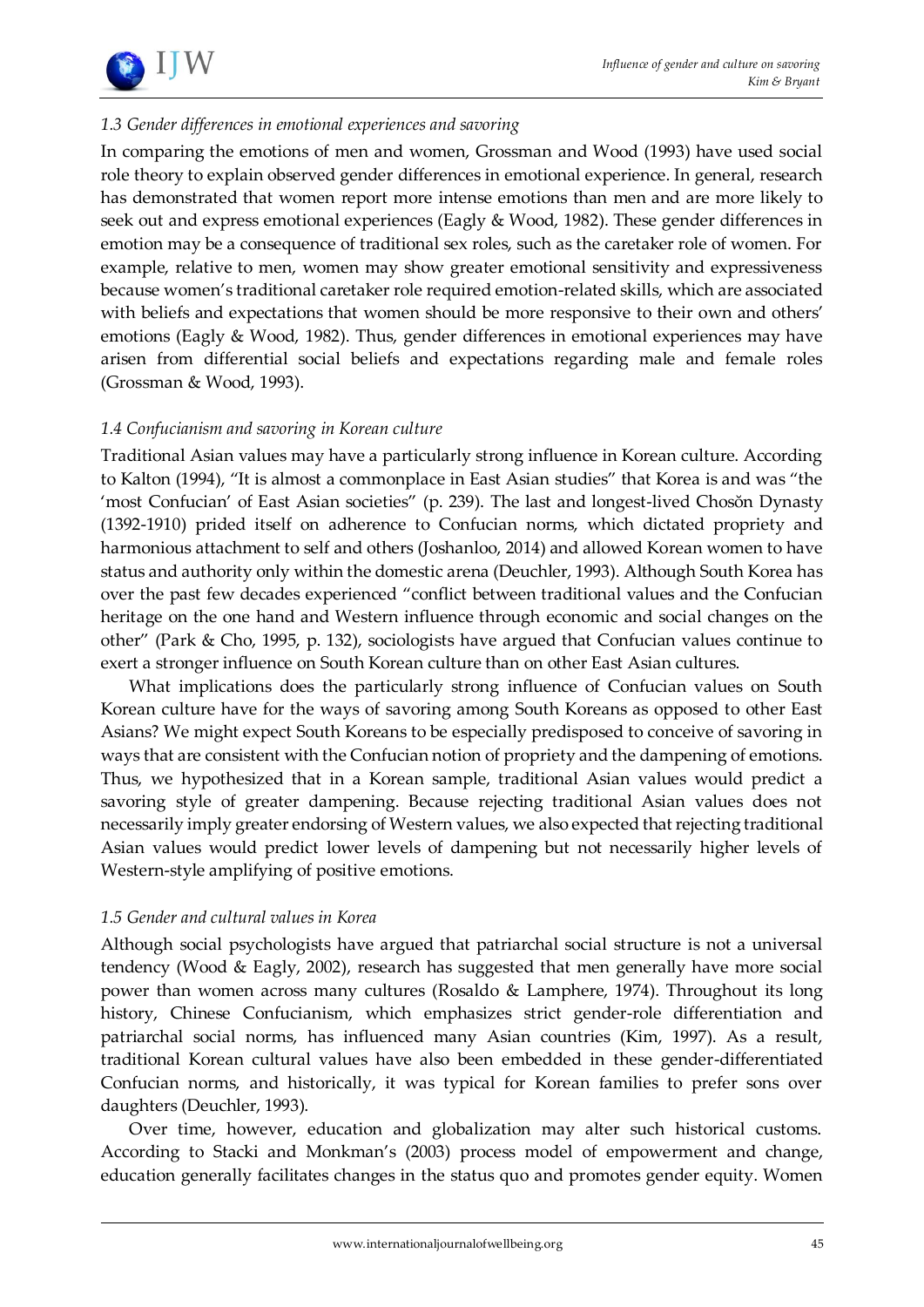

have traditionally been denied access to higher education in traditional Korean society, as was historically the case in Western societies. As a result of the pervasive influence of globalization, Western values have increasingly challenged traditional Korean values, especially among younger generations. Contrary to traditional Korean values, Western values accentuate individual achievement and independence and emphasize gender equity. Living in an era of conflict between traditional and new Westernized values, Korean males and females may differentially react by either accepting or rejecting traditional values. For example, Korean females relative to Korean males may be more likely to reject traditional Asian values because Korean females might gain more from the empowerment that rejecting these values provides, whereas Korean males derive greater power from the status quo within the context of Korean traditional values. Based on this reasoning, we hypothesized an integrative path model in which Korean females (relative to males) would more strongly reject traditional Asian values, which would predict lower levels of dampening for females.

## *1.6 The purpose of the current study*

This study aims to compare males' and females' savoring beliefs and savoring responses in Korean culture. Although Bryant and Veroff's (2007) book on savoring was translated into Korean in 2010 (Kwon, Lim, & Ha, 2010), the concept of savoring is new to Korean culture and has not been studied among Korean samples. Because the notion of savoring has been conceptualized and investigated largely within Western culture, it is important to understand Koreans' savoring beliefs and savoring responses from a Korean cultural perspective, framed in terms of traditional Asian cultural values.

*Hypothesis 1.* We hypothesized that Korean women, compared to Korean men, would more strongly reject traditional Asian values, as assessed by a Korean version of the Asian Values Scale (Kim, Atkinson, & Yang, 1999).

*Hypothesis 2.* We hypothesized that Korean women would endorse stronger savoring beliefs (i.e., a greater savoring capacity) than would Korean men.

*Hypothesis 3.* We hypothesized that Korean women, compared to Korean men, would report less dampening and greater amplifying in response to positive events.

*Hypothesis 4.* We hypothesized an indirect effect linking gender to Asian values, and Asian values to savoring responses. In particular, we predicted a two-path mediational effect in which Korean females (relative to males) would more strongly reject traditional Asian values, which in turn would predict lower levels of dampening in response to positive events.

#### **2. Method**

#### *2.1 Participants*

Survey data were collected from 296 Korean participants in summer 2012 in Seoul, South Korea. However, survey data for only 288 respondents were analyzed, due to missing data for 2.7% of the sample. Participants were undergraduate students of four different Korean universities, and data collection at these various universities was approved by the IRB at Loyola University Chicago. Participants were recruited from two large public and two large private universities in the metropolitan area of Seoul, South Korea. Participants provided informed consent and had to be at least 18 years of age to take part in the research.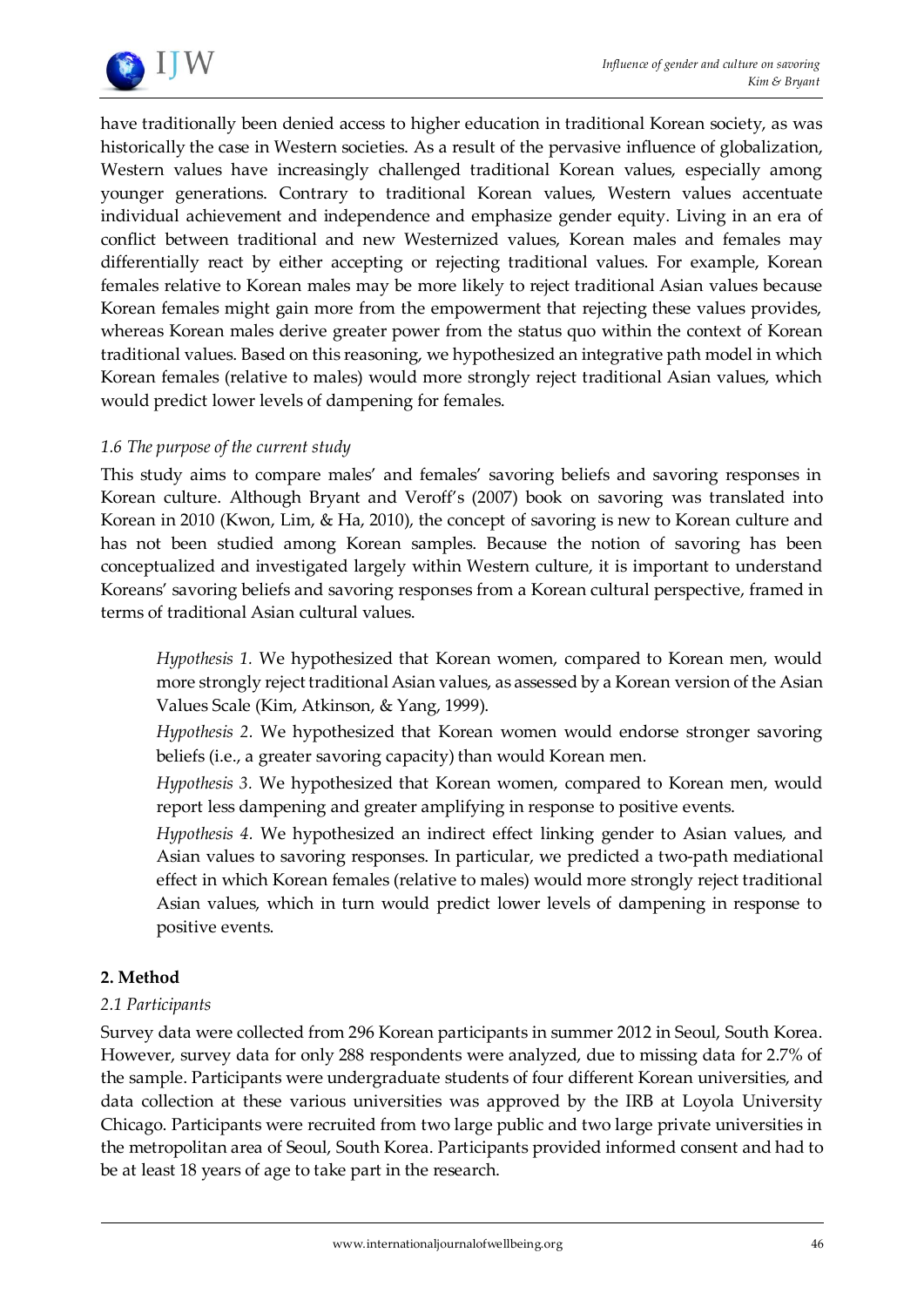

## *2.2 Procedures*

To check the equivalence of meaning in cross-cultural translation, we adopted a back-translation method (Brislin, 1970), through which all of the original English measures were translated into Korean by the bilingual researcher (SK) and then back-translated to English afterward by a second bilingual Korean person. During data collection, the researcher obtained completed informed consent forms at the beginning of the study, and asked participants to fill out the survey questionnaire either in class or later at the library. Participants were informed that the survey was anonymous and their survey responses would remain confidential. In exchange for voluntary participation in the study, a free ballpoint pen was offered to each participant. At the end of the study, the researcher debriefed participants and described the research hypotheses.

#### *2.3 Measures*

*Cultural values.* The Asian Values Scale (AVS; Kim, Atkinson, & Yang, 1999) was used to assess cultural values associated with Korean respondents' ethnic and cultural beliefs, including conformity to norms, family recognition through achievement, emotional self-control, collectivism, humility, and filial piety. The AVS consists of 36 statements to which respondents indicate their level of agreement, using a seven-point scale ranging from (1) strongly disagree to (7) strongly agree. Research supports the internal consistency and test-retest reliability of the AVS, as well as its structural and construct validity as a measure of traditional Asian cultural values (Kim et al., 1999; Kim, Yang, Atkinson, Wolfe, & Hong, 2001).

*Savoring beliefs.* The Savoring Beliefs Inventory (SBI; Bryant, 2003) was used to measure individuals' perceived capacity to savor positive experience in terms of their ability to derive enjoyment through anticipating future positive events, appreciating positive events in the moment, and reminiscing about past positive events. The SBI consists of 24 statements that respondents rate in terms of how true these statements are for them personally, using a sevenpoint scale ranging from (1) strongly disagree to (7) strongly agree. Eight SBI items assess futurefocused savoring through anticipation, eight items assess present-focused savoring of the moment, and eight items assess past-focused savoring through reminiscence, and within each temporal domain, half of the items reflect the endorsement of savoring ability, and half reflect the rejection of savoring ability (Bryant, 2003). Strong evidence supports the SBI's internal consistency and test-retest reliability, as well as its structural, construct, and criterion validity as a measure of savoring capacity across a wide age range (Bryant, 2003; Bryant & Veroff, 2007).

*Savoring responses.* The Ways of Savoring Checklist (WOSC; Bryant & Veroff, 2007) was used to measure participants' savoring responses. The 56 closed-ended WOSC items assess cognitive and behavioral responses to a recent positive event of the respondent's choice. Respondents rate each savoring response in terms of the degree to which it applies to what they thought and did during the positive event, using a seven-point scale ranging from (1) definitely doesn't apply, to (4) applies somewhat, to (7) definitely applies. The WOSC provides 10 subscale scores reflecting different types of cognitive and behavioral savoring strategies people use to regulate good feelings during positive experiences: Sharing with Others, Memory Building, Self-Congratulation, Sensory-Perceptual Sharpening, Comparing, Absorption, Behavioral Expression, Temporal Awareness, Counting Blessings, and Kill-Joy Thinking. There is evidence to support the internal consistency reliability of the WOSC, as well as its structural, construct, and prospective criterion validity as a measure of savoring responses to positive events (Bryant & Veroff, 2007; Jose et al., 2012; Smith & Bryant, 2012, 2017).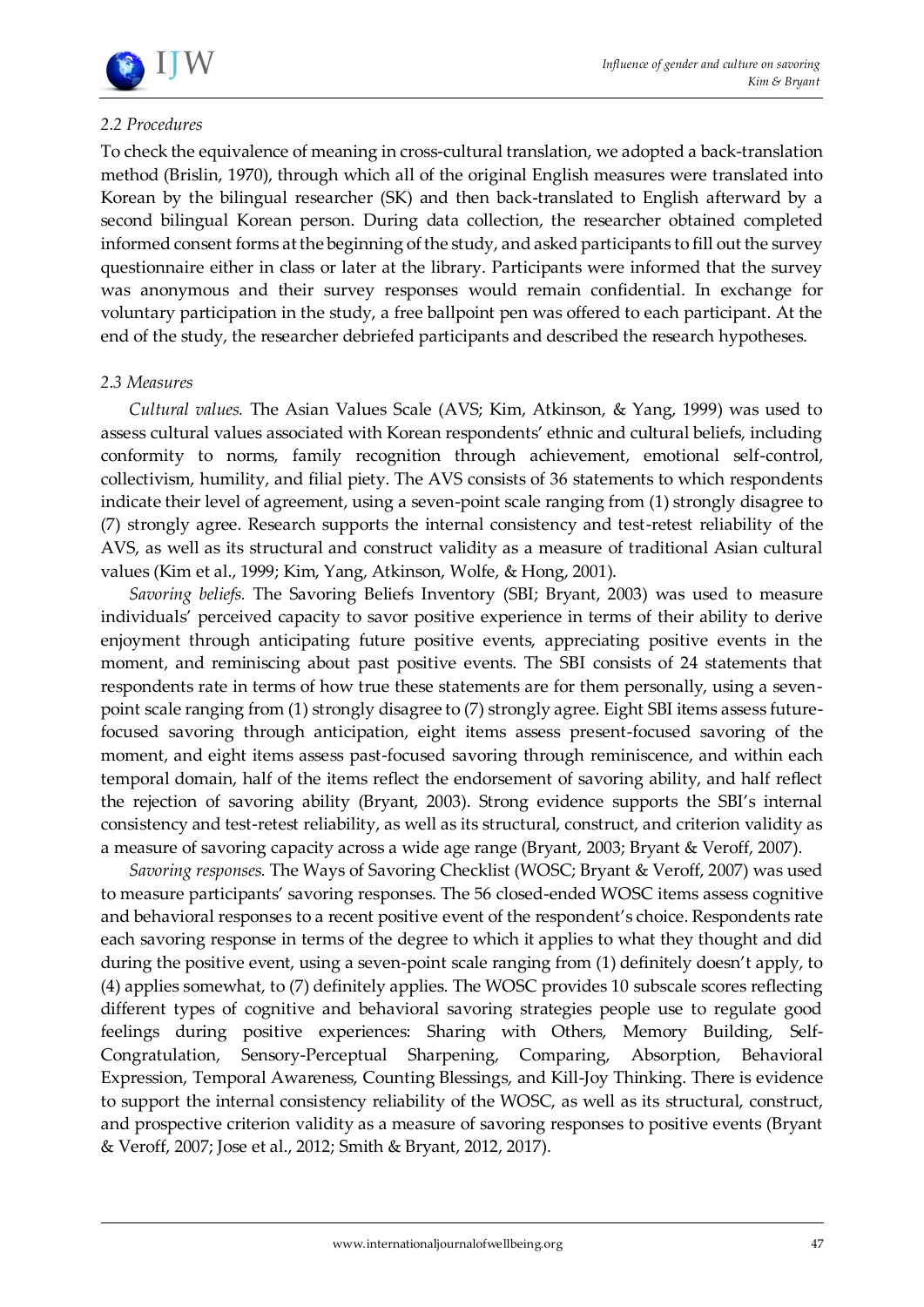

## *2.4 Establishing item sets*

Although the field of psychology is largely based on Western traditions that emphasize liberal individualism (Joshanloo, 2014), theories grounded in Western perspectives are not necessarily generalizable to Eastern cultures (Uchida & Kitayama, 2009). Whereas Easterners' emotional experiences tend to emphasize interdependence, collectivism, and harmonious relationships with others, Westerners' emotional experiences typically reflect a greater emphasis on independence and individualism (Uchida, Norasakkunkit, & Kitayama, 2004). Because Korea is an East Asian culture, Koreans may report savoring beliefs and may savor positive experiences in ways that differ from those of Westerners. For this reason, we chose to construct measurement models of savoring beliefs and savoring responses based on exploratory factor analyses of our Korean data, rather than simply adopting measurement structures developed using Western samples.

## **3. Results**

## *3.1 Constructing composite subscales*

To develop composite measures of factors underlying responses to each self-report instrument that were appropriate for the Korean sample, we used principal axis factoring (PAF) with promax rotation to allow latent factors to be correlated and maximize the common variance that the factors explained (Thompson, 2004). Horn's (1965) parallel analysis, which is considered the optimal method for determining the most appropriate number of underlying factors (Dinno, 2009), was used to identify the underlying structures and subscales for each self-report instrument. In particular, we used PARAN, a plug-in of the Visual Statistics System (Young, Valero-Mora, & Friendly, 2006), to conduct nonparametric Monte Carlo parallel analysis of responses to each instrument by generating 1,000 random data sets each with *N* = 288, based on multivariate permutations of the sample data. In interpreting factors and constructing composite subscales, we retained items with loadings  $\geq$  .40 (Matsunaga, 2010).

*Asian Values Scale.* From PAF with promax rotation and the parallel analysis, four factors were extracted for the set of 36 items constituting the Asian Values Scale. However, based on recommendations in the factor analysis literature (Velicer & Fava, 1998), we decided to drop the third and fourth factors on which only two items loaded  $\geq$  .40, and we thus analyzed only the first two PAF factors (see Table 1 below).

The first factor, labeled "Conformity to Collectivist Social Norms," consisted of eight items (Cronbach's *α* = .76), e.g., "One should think about one's group before oneself." The second factor, labeled "Rejection of Traditional Asian Values," was composed of seven items (*α* = .75), e.g., "One should be able to question a person in an authority position."

*Savoring Beliefs Inventory.* Rather than adopting the SBI subscales developed using Western samples, we sought to identify SBI dimensions that were relevant for Korean respondents. The results of PAF with promax rotation suggested that three reliable factors underlie responses to the 24 items constituting the Korean version of the Savoring Beliefs Inventory (SBI; Bryant, 2003), as also reported in Table 1, and the parallel analysis confirmed the appropriateness of retaining three factors. The first factor, labeled "Endorsement of Savoring," consisted of 12 items—e.g., "I enjoy looking back on happy times from my past," "I know how to make the most of a good time," "Before a good thing happens, I look forward to it in ways that give me pleasure in the present"—reflecting the belief that one can amplify positive emotional experiences through retrospective, concurrent, or prospective savoring  $(a = .87)$ .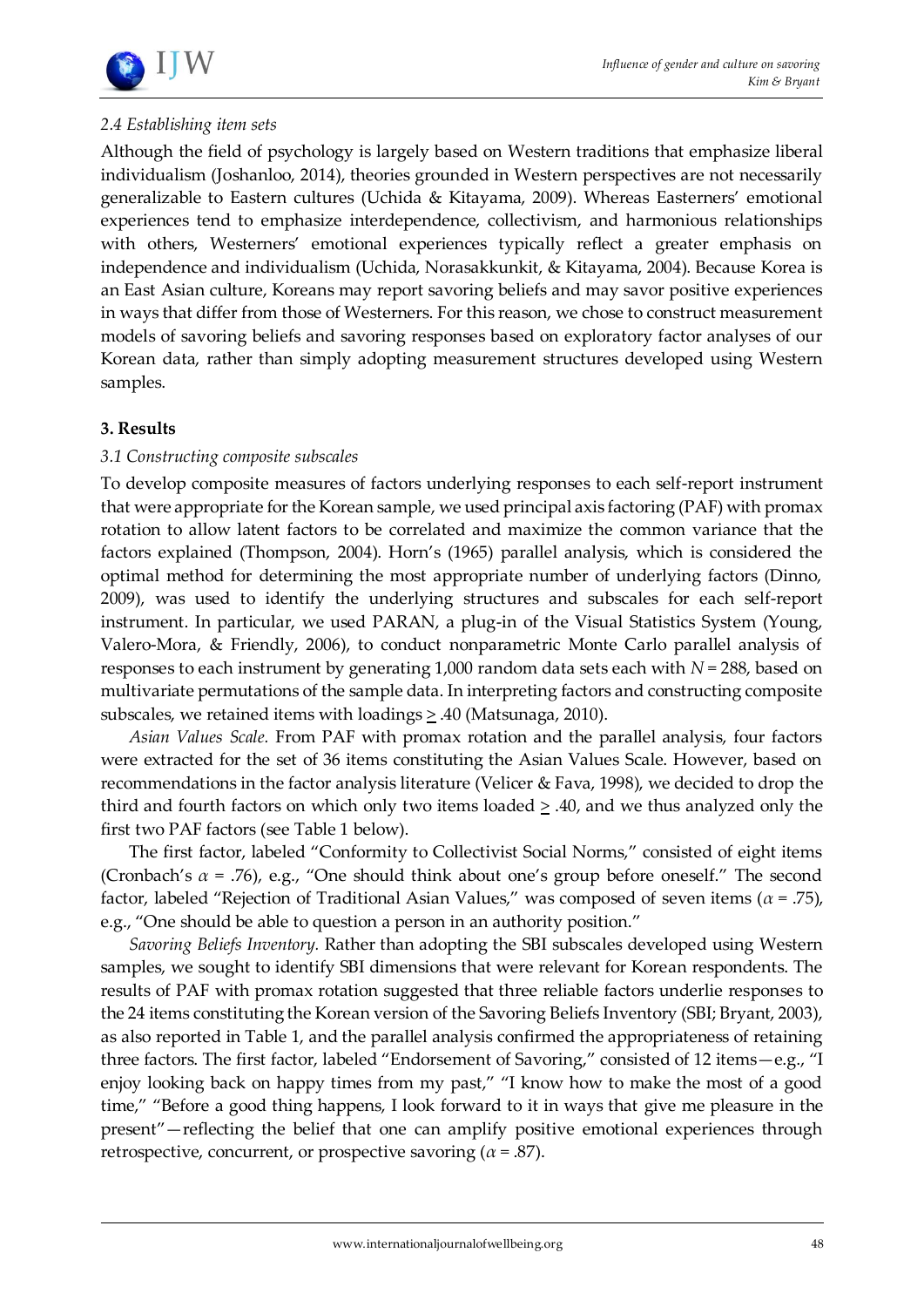

|                                                              |          | <b>Item Factor Loadings</b> |  |
|--------------------------------------------------------------|----------|-----------------------------|--|
| Asian Values Scale (AVS) items                               | Factor 1 | Factor 2                    |  |
| 1. Conformity to Collectivist Social Norms:                  |          |                             |  |
| Avoid bringing displeasure to ancestors                      | .75      | $-15$                       |  |
| Follow familial and social expectations                      | .67      | $-19$                       |  |
| Should not make waves                                        | .54      | $-.00$                      |  |
| Do not disgrace family reputation                            | .53      | .40                         |  |
| Should think about group before oneself                      | .52      | .26                         |  |
| Regard individual achievements as family's achievements      | .44      | .14                         |  |
| Do not leave parents in retirement homes                     | .43      | $-.07$                      |  |
| Do not deviate from familial and social norms                | .42      | .23                         |  |
| 2. Rejection of Traditional Asian Values:                    |          |                             |  |
| One doesn't have to focus on studies                         | .01      | .60                         |  |
| Young people can confront their elders                       | $-.09$   | .58                         |  |
| Elders may not have more wisdom than young people            | .02      | .58                         |  |
| Educational and career achievements are not the top priority | $-.08$   | .57                         |  |
| Parents' love should be openly expressed                     | .23      | .53                         |  |
| Family's reputation is not the primary concern               | .17      | .44                         |  |
| One should be able to question an authority figure           | $-.07$   | .42                         |  |
| Percentage of variance                                       | 14.43    | 11.55                       |  |
| Eigenvalue                                                   | 5.20     | 4.16                        |  |

## **Table 1a**. **Results of separate, exploratory principal axis factor analyses with promax rotation for the Asian Value Scale, Savoring Beliefs Inventory, and Ways of Savoring Checklist (***N* **= 288)**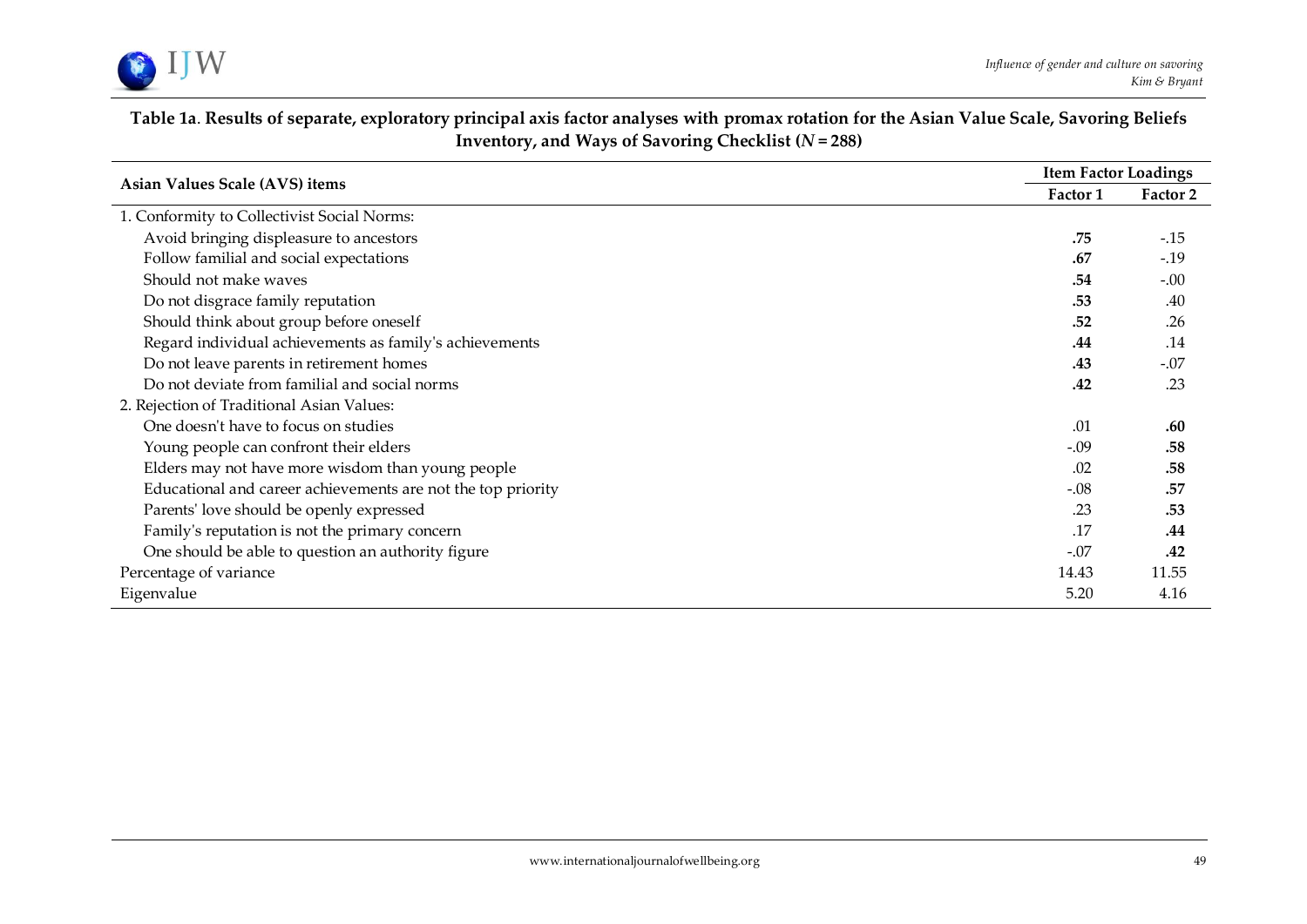

|                                                       | <b>Item Factor Loadings</b> |          |          |  |  |  |  |
|-------------------------------------------------------|-----------------------------|----------|----------|--|--|--|--|
| <b>Savoring Beliefs Inventory (SBI) items</b>         |                             | Factor 2 | Factor 3 |  |  |  |  |
| 1. Endorsement of Savoring:                           |                             |          |          |  |  |  |  |
| Make myself feel good by remembering pleasant events  | .74                         | $-.11$   | $.08$    |  |  |  |  |
| Like to store memories of fun times                   | .71                         | $-.33$   | .21      |  |  |  |  |
| Enjoy looking back on happy times                     | .64                         | $-.18$   | .31      |  |  |  |  |
| Know how to make the most of a good time              | .62                         | $-.05$   | $-.21$   |  |  |  |  |
| Easy to rekindle the joy from pleasant memories       | .60                         | $-.10$   | $-.11$   |  |  |  |  |
| Feel good by imagining happy moment before it happens | .56                         | .14      | $-.07$   |  |  |  |  |
| Make my enjoyment of a happy time last longer         | .56                         | $-.04$   | .11      |  |  |  |  |
| Enjoy pleasant events in my mind before they occur    | .55                         | .25      | .02      |  |  |  |  |
| Feel fully able to appreciate good things             | .55                         | $-.21$   | $-.05$   |  |  |  |  |
| Easy for me to enjoy myself                           | .51                         | .21      | $-.27$   |  |  |  |  |
| Get pleasure by looking forward to good things        | .44                         | .22      | $-.28$   |  |  |  |  |
| Feel the joy of anticipation                          | .44                         | .24      | $-.04$   |  |  |  |  |
| 2. Rejection of Cognitive Elaboration:                |                             |          |          |  |  |  |  |
| Thinking about past good times is a waste of time     | .00                         | .73      | .18      |  |  |  |  |
| Once a fun time is over, do not think about it        | .04                         | .72      | $-.03$   |  |  |  |  |
| Don't like to look back at good times                 | $-.25$                      | .67      | $-.12$   |  |  |  |  |
| Can't capture the joy of happy moments                | .02                         | .50      | .25      |  |  |  |  |
| Hard to enjoy myself                                  | $-.04$                      | .48      | .36      |  |  |  |  |
| Anticipating upcoming good events is a waste of time  | .00                         | .40      | .19      |  |  |  |  |
| 3. Rejection of Positive Affective Consequences:      |                             |          |          |  |  |  |  |
| Reminiscing about pleasant memories makes me sad      | .09                         | $-.05$   | .67      |  |  |  |  |
| Don't enjoy things as much as I should                | $-.05$                      | .18      | .64      |  |  |  |  |
| Hard for me to hang onto a good feeling               | $-.07$                      | .16      | .61      |  |  |  |  |
| Anticipating a pleasant event makes me uncomfortable  | .05                         | .21      | .47      |  |  |  |  |
| Percentage of variance                                | 28.29                       | 13.32    | 8.11     |  |  |  |  |
| Eigenvalue                                            | 6.79                        | 3.20     | 1.95     |  |  |  |  |

**Table 1b**. **Results of separate, exploratory principal axis factor analyses with promax rotation for the Asian Value Scale, Savoring Beliefs Inventory, and Ways of Savoring Checklist (***N* **= 288)**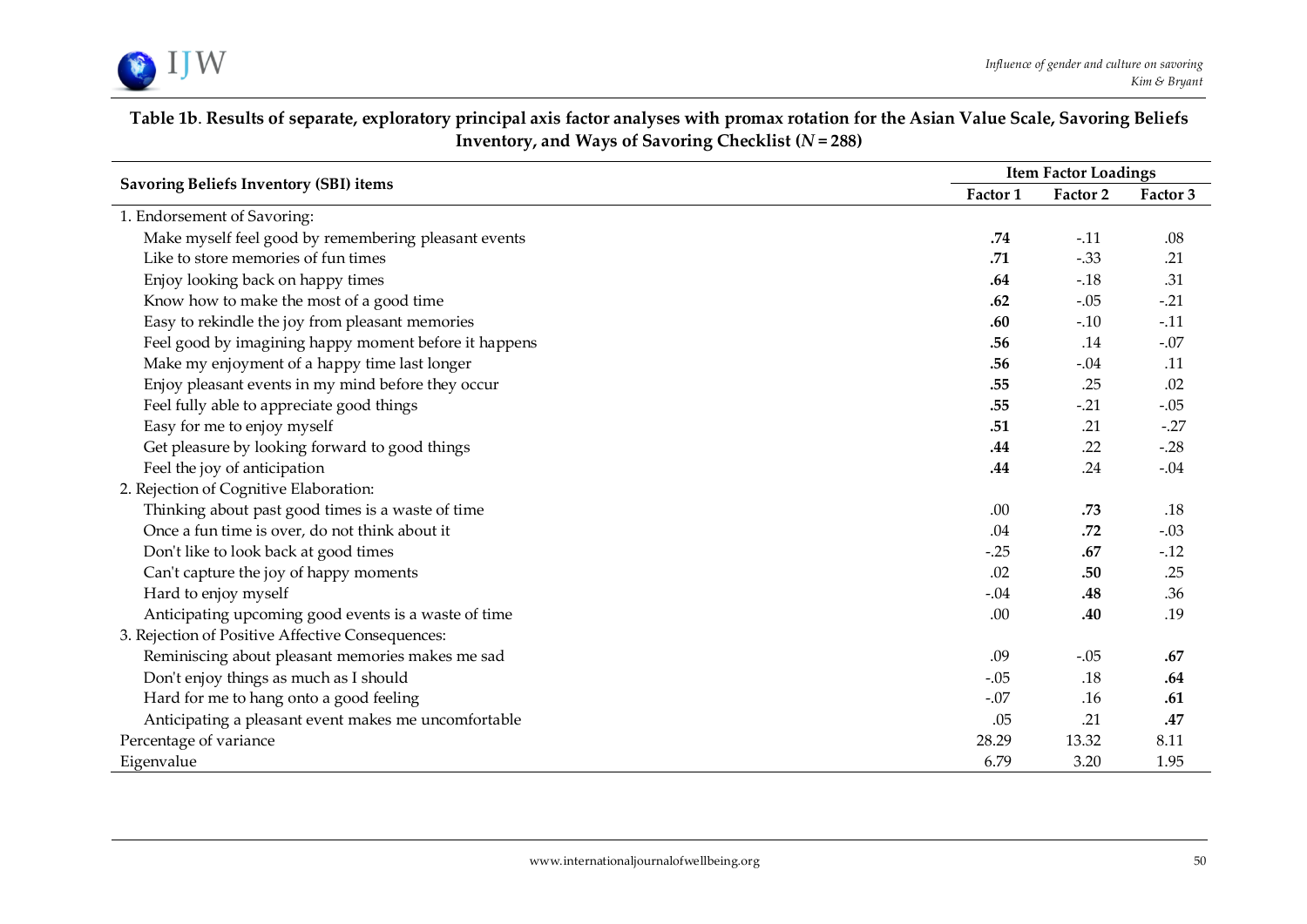

|                                                            | <b>Item Factor Loadings</b> |          |          |          |          |          |  |  |  |  |
|------------------------------------------------------------|-----------------------------|----------|----------|----------|----------|----------|--|--|--|--|
| The Ways of Savoring Checklist (WOSC) items                | Factor 1                    | Factor 2 | Factor 3 | Factor 4 | Factor 5 | Factor 6 |  |  |  |  |
| 1. Broadband Dampening:                                    |                             |          |          |          |          |          |  |  |  |  |
| Withdrew my feelings                                       | .72                         | $-.06$   | $-.10$   | .09      | .01      | $-.03$   |  |  |  |  |
| Thought the positive event wasn't as good as I'd hoped for | .70                         | $-.34$   | .03      | .19      | $-.03$   | .11      |  |  |  |  |
| Thought something that made me feel guilty                 | .67                         | .05      | .03      | $-.18$   | .03      | $-.06$   |  |  |  |  |
| Reminded myself of other places I should be                | .66                         | $-.13$   | .02      | $-.05$   | .11      | .06      |  |  |  |  |
| Focused on the future                                      | .56                         | $.17$    | $-.02$   | .00      | .02      | $-.07$   |  |  |  |  |
| Thought about other problems I still had to face           | .54                         | $-.06$   | .19      | $-.21$   | .02      | .09      |  |  |  |  |
| Reminded myself the positive event would be over soon      | .51                         | $-.09$   | .40      | $-.03$   | $-.11$   | $-.06$   |  |  |  |  |
| Told myself why I didn't deserve this positive event       | .49                         | .13      | $-.04$   | .09      | $-.03$   | $-.01$   |  |  |  |  |
| Compared myself to others                                  | .46                         | .20      | $.18\,$  | $-.19$   | .01      | .15      |  |  |  |  |
| Tried to speed up and move more quickly                    | .45                         | $-.16$   | .20      | .13      | .02      | .05      |  |  |  |  |
| 2. Broadband Amplifying:                                   |                             |          |          |          |          |          |  |  |  |  |
| Thought about what a triumph the positive event was        | $-.10$                      | .74      | .05      | $-.08$   | .08      | $-.12$   |  |  |  |  |
| Gave thanks for my good fortune                            | .07                         | .68      | $-.09$   | .15      | $-.03$   | $-.17$   |  |  |  |  |
| Reminded myself how lucky I was                            | $-.13$                      | .64      | $-.06$   | .10      | $-.12$   | .11      |  |  |  |  |
| Reminded myself what a relief it was                       | $-.19$                      | .55      | .08      | .03      | $-.07$   | $-.06$   |  |  |  |  |
| Told myself how proud I was                                | .17                         | .54      | $-16$    | .03      | .02      | .16      |  |  |  |  |
| Thought about what a lucky person I am to have good things | .09                         | .49      | $-.05$   | .15      | $-.10$   | .01      |  |  |  |  |
| Told myself how impressed others must be                   | .29                         | .48      | $-.09$   | .05      | $.18\,$  | $-.03$   |  |  |  |  |
| 3. Awareness of Temporal Fleetingness & Memory Building:   |                             |          |          |          |          |          |  |  |  |  |
| Reminded myself that I must enjoy it now                   | .09                         | $-.18$   | .71      | $-.05$   | $-.03$   | .00      |  |  |  |  |
| Thought about how fast the time was passing                | .22                         | .07      | .66      | $-.01$   | $-.12$   | $-.17$   |  |  |  |  |
| Reminded myself that nothing lasts forever                 | $.08\,$                     | $-.03$   | .65      | .07      | .06      | $-.08$   |  |  |  |  |
| Tried to memorize my surroundings                          | $-.03$                      | .23      | .49      | .03      | $-.04$   | $.10$    |  |  |  |  |
| Thought about how things might never be this good again    | .14                         | .27      | .48      | $-.04$   | $-.01$   | $-.09$   |  |  |  |  |
| Reminded myself how transient this moment was              | .07                         | .01      | .44      | .20      | .01      | $-.07$   |  |  |  |  |
| Thought about what a good time I was having                | $-16$                       | .27      | .43      | .11      | .01      | .05      |  |  |  |  |
| Took photographs with a camera                             | .13                         | $-.22$   | .43      | .12      | .16      | .12      |  |  |  |  |
| Took mental photographs                                    | $-.23$                      | .32      | .41      | .00      | .20      | $-.02$   |  |  |  |  |

**Table 1c**. **Results of separate, exploratory principal axis factor analyses with promax rotation for the Asian Value Scale, Savoring Beliefs Inventory, and Ways of Savoring Checklist (***N* **= 288)**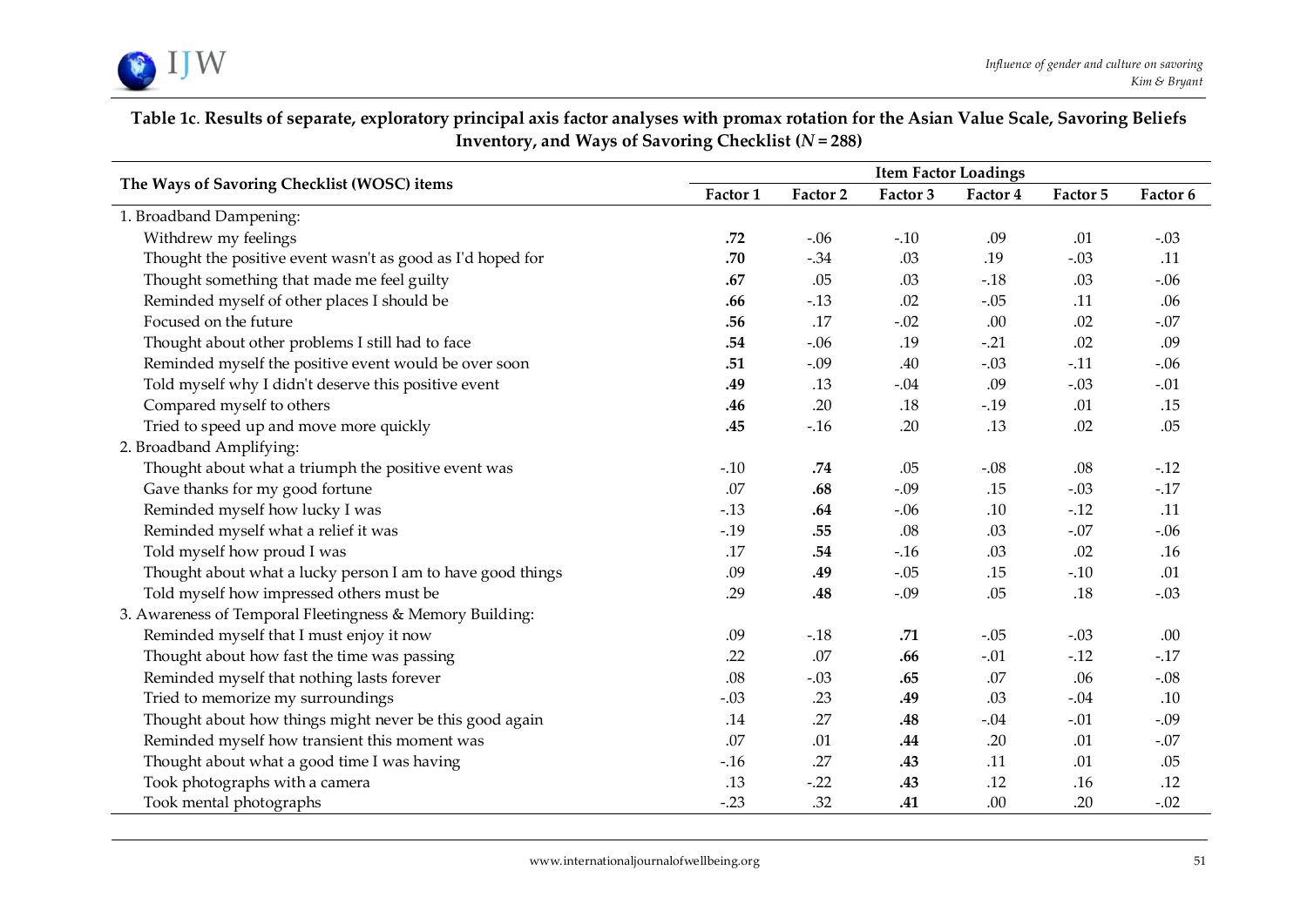

|                                                      | <b>Item Factor Loadings</b> |          |          |          |          |          |  |  |  |  |
|------------------------------------------------------|-----------------------------|----------|----------|----------|----------|----------|--|--|--|--|
| The Ways of Savoring Checklist (WOSC) items          | Factor 1                    | Factor 2 | Factor 3 | Factor 4 | Factor 5 | Factor 6 |  |  |  |  |
| 4. Sensory-Perceptual Sharpening & Absorption:       |                             |          |          |          |          |          |  |  |  |  |
| Tried to focus on certain sensory properties         | .19                         | $-.22$   | $-.07$   | .62      | .21      | $-.01$   |  |  |  |  |
| Thought only about the present                       | $-.19$                      | .03      | .01      | .62      | .10      | $-.01$   |  |  |  |  |
| Relaxed to try to become more absorbed in the event  | $-.29$                      | .09      | .18      | .56      | $-.04$   | $-.06$   |  |  |  |  |
| <b>Blocked out distractions</b>                      | .18                         | .05      | .09      | .56      | .05      | $-.23$   |  |  |  |  |
| Tried to take in every sensory property of the event | $-.15$                      | .04      | .03      | .51      | $-.05$   | .37      |  |  |  |  |
| Took in the moment                                   | .06                         | .25      | .05      | .48      | $-.03$   | $-.11$   |  |  |  |  |
| Tried to become more alert                           | .31                         | .23      | $-.19$   | .43      | .04      | $-.02$   |  |  |  |  |
| Tried not to look too far ahead                      | .20                         | .25      | .01      | .41      | $-.09$   | $-.03$   |  |  |  |  |
| Tried to slow down                                   | .29                         | .07      | .10      | .41      | $-13$    | $-.02$   |  |  |  |  |
| 5. Behavioral Expression:                            |                             |          |          |          |          |          |  |  |  |  |
| Made verbal expressions of excitement                | $-.04$                      | $-.03$   | .04      | $-.02$   | .87      | $-.08$   |  |  |  |  |
| Touched myself                                       | .07                         | .01      | $-.09$   | $-.08$   | .85      | $-.04$   |  |  |  |  |
| Made other verbal sounds of appreciation             | .00                         | $-.04$   | .12      | .11      | .68      | $-.11$   |  |  |  |  |
| Showed physical expressions of energy                | .11                         | $-.04$   | $-.18$   | .20      | .63      | .06      |  |  |  |  |
| 6. Sharing with Others:                              |                             |          |          |          |          |          |  |  |  |  |
| Thought about sharing this later with others         | .11                         | $-.04$   | $-.08$   | $-.06$   | $-14$    | .94      |  |  |  |  |
| Looked for others to share this with                 | .02                         | .01      | $-.03$   | $-.09$   | .00      | .77      |  |  |  |  |
| Talked to others about this good feeling             | $-.06$                      | .23      | $-.01$   | $-.13$   | .20      | .50      |  |  |  |  |
| Percentage of variance                               | 23.27                       | 8.52     | 4.91     | 4.37     | 3.73     | 3.05     |  |  |  |  |
| Eigenvalue                                           | 13.03                       | 4.77     | 2.75     | 2.45     | 2.09     | 1.71     |  |  |  |  |

**Table 1d**. **Results of separate, exploratory principal axis factor analyses with promax rotation for the Asian Value Scale, Savoring Beliefs Inventory, and Ways of Savoring Checklist (***N* **= 288)**

Note: Factor loadings  $\geq$  .40 (Matsunaga, 2010) are bolded. Because AVS Factors 3 and 4 and WOSC Factor 7 had only two items with loadings  $\geq$  .40, they were excluded from the analyses and omitted from this table (see Velicer & Fava, 1998). Due to copyright restrictions, the items in this table have been paraphrased from the original wording so as to convey item content without reporting exact verbatim wording.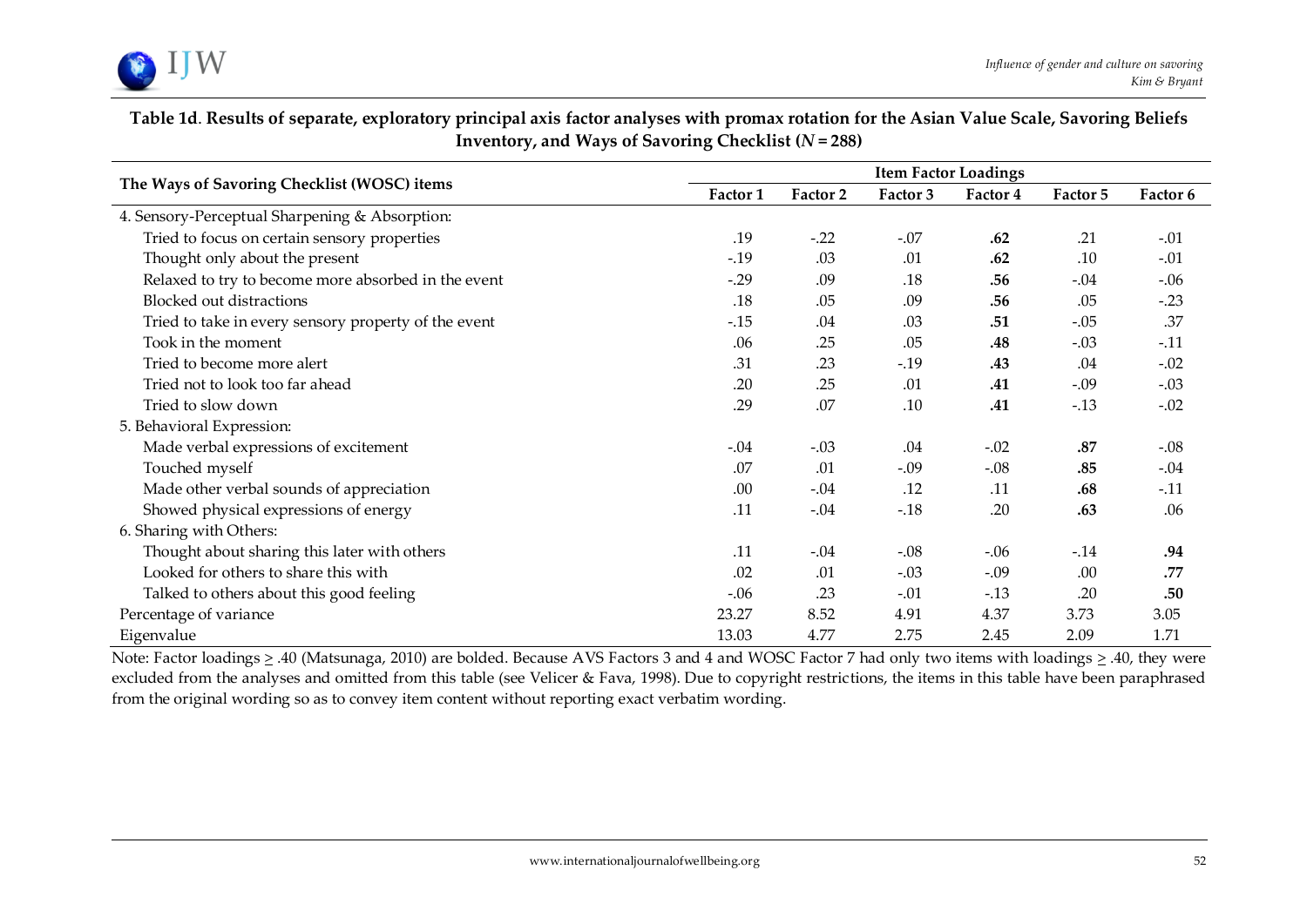

The second factor, labeled "Rejection of Cognitive Elaboration," contained six items—e.g., "For me, once a fun time is over and gone, it's best not to think about it," "I can't seem to capture the joy of happy moments," "For me, anticipating what upcoming good events will be like is basically a waste of time"—reflecting the rejection of cognitive elaboration as a way to savor positive experiences in the past, present, or future  $(\alpha = .83)$ .

The third factor, labeled "Rejection of Positive Affective Consequences," included four items—e.g., "When I reminisce about pleasant memories, I often start to feel sad or disappointed," "It's hard for me to hang onto a good feeling for very long," "When I think about a pleasant event before it happens, I often start to feel uneasy or uncomfortable"—reflecting the belief that one can amplify or prolong positive feelings in relation to the past, present, or future  $(\alpha = .73)$ .

*The Ways of Savoring Checklist.* Rather than adopting the WOSC subscales developed using Western samples, we sought to identify ways of savoring that were applicable to Korean respondents. Both PAF with promax rotation and the parallel analysis revealed that seven dominant factors underlie responses to the 56 items constituting the Korean version of the WOSC. However, the seventh factor consisted of only two items with loadings  $\geq$  .40, and thus was excluded from our analyses (see Velicer & Fava, 1998). As also seen in Table 1, the first factor, "Broadband Dampening," consisted of ten items—e.g., "I withdrew and inhibited my feelings" reflecting kill-joy thinking as a general dampening strategy in response to positive events (*α* = .84).

The second factor, "Broadband Amplifying," included seven items—e.g., "I reminded myself how lucky I was to have this good thing happen to me"—reflecting cognitive savoring responses that serve to amplify positive emotions ( $\alpha$  = .81).

The third factor, labeled "Awareness of Temporal Fleetingness and Memory Building," included nine items—e.g., "I thought how I wished this moment could last—reminded myself how I must enjoy it now because it would soon be over" — reflecting perceptions of the scarcity of time during positive events and the active encoding of positive situational details to preserve these experiences for later recall ( $\alpha$  = .83).

The fourth factor, labeled "Sensory-Perceptual Sharpening and Absorption," consisted of nine items—e.g., "I tried to take in every sensory property of the event (sights, sounds, smells, etc.)"—reflecting active efforts to block out distracting stimuli in order to become more fully engrossed in the moment  $(\alpha = .83)$ .

The fifth factor, labeled "Behavioral Expression," included four items—e.g., "I jumped up and down, ran around or showed other physical expressions of energy"—reflecting the physical display of positive emotions ( $\alpha$  = .83).

The sixth factor, labeled "Sharing with Others," consisted of three items—e.g., "I thought about sharing the memory of this later with other people"—reflecting spontaneous communication of positive emotions to other people  $(\alpha = .79)$ .

#### *3.2 Descriptive statistics*

Table 2 reports the results of descriptive analyses (*N* = 288), including variable means, standard deviations, and intercorrelations. Correlations between specific subscales provide evidence concerning the convergent validity of these particular measures. For instance, the first SBI subscale, "Endorsement of Savoring Beliefs," is significantly and positively correlated with the second WOSC subscale, "Amplification of Positive Emotional Experiences," *r* = .44, *p* < .001, as would be expected if both subscales in fact reflect tendencies to intensify and prolong positive emotional experiences.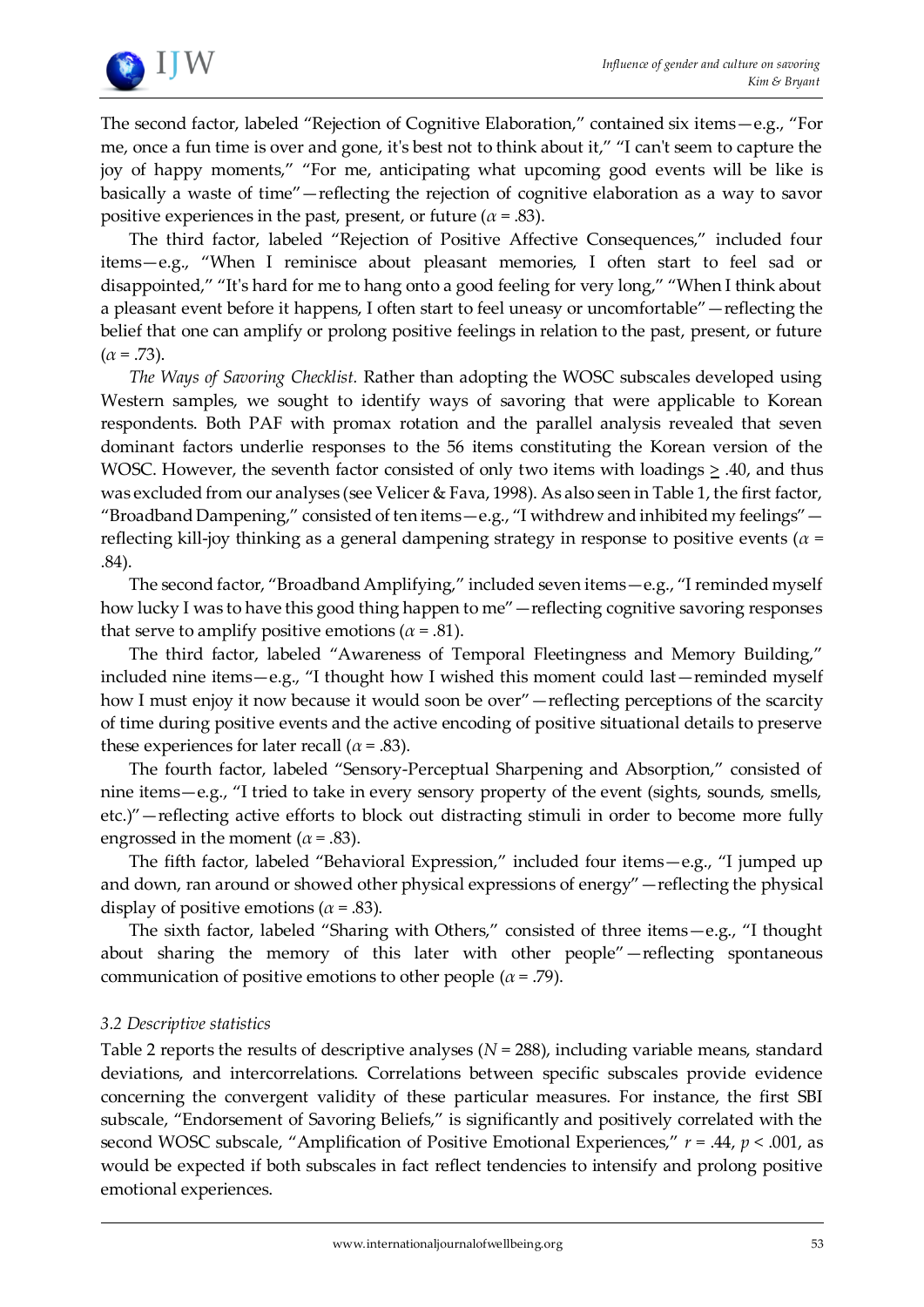

|                                                      | 1      | $\mathbf{2}$ | 3      | 4      | 5      | 6      | 7      | 8      | 9      | 10     | 11     |
|------------------------------------------------------|--------|--------------|--------|--------|--------|--------|--------|--------|--------|--------|--------|
| 1. SBI1 Endorsement of Savoring                      | .87    |              |        |        |        |        |        |        |        |        |        |
| 2. SBI2 Rejection of Cognitive Elaboration           | $-.31$ | .83          |        |        |        |        |        |        |        |        |        |
| 3. SBI3 Rejection of Positive Affective Consequences | $-.28$ | .50          | .73    |        |        |        |        |        |        |        |        |
| 4. WOSC1 Broadband Dampening                         | .02    | .59          | .47    | .84    |        |        |        |        |        |        |        |
| 5. WOSC2 Broadband Amplifying                        | .44    | .01          | .05    | .34    | .81    |        |        |        |        |        |        |
| 6. WOSC3 Awareness of Temporal Fleetingness &        | .33    | .01          | .25    | .37    | .51    | .83    |        |        |        |        |        |
| Memory Building                                      |        |              |        |        |        |        |        |        |        |        |        |
| 7. WOSC4 Sensory-Perceptual Sharpening & Absorption  | .40    | .23          | .12    | .46    | .53    | .55    | .83    |        |        |        |        |
| 8. WOSC5 Behavioral Expression                       | .16    | .01          | .08    | .28    | .35    | .35    | .36    | .83    |        |        |        |
| 9. WOSC6 Sharing with Others                         | .31    | $-14$        | .01    | .05    | .35    | .31    | .16    | .37    | .79    |        |        |
| 10. AVS1 Conformity to Collectivist Social Norms     | .07    | .19          | $-.02$ | .18    | .07    | .05    | .08    | $-.16$ | $-.10$ | .76    |        |
| 11. AVS2 Rejection of Traditional Asian Values       | .13    | $-45$        | $-.12$ | $-.32$ | $-.05$ | $-.02$ | $-.17$ | .01    | .15    | $-27$  | .75    |
| 12. Gender                                           | .15    | $-.35$       | $-.02$ | $-.16$ | .17    | .16    | $-.03$ | .10    | .20    | $-.26$ | $-.25$ |
| Mean                                                 | 5.05   | 2.58         | 3.45   | 3.04   | 4.51   | 4.48   | 3.98   | 4.13   | 5.12   | 3.85   | 5.24   |
| SD                                                   | .91    | 1.15         | 1.25   | 1.14   | 1.21   | 1.25   | 1.17   | 1.62   | 1.39   | .96    | .87    |

**Table 2**. **Intercorrelations and descriptive statistics for SBI subscales, WOSC subscales, AVS subscales, and gender (***N* **= 288)**

Note: SBI = Savoring Beliefs Inventory. WOSC = Ways of Savoring Checklist. AVS = Asian Values Scale. *SD* = standard deviation. All subscale scores were constructed by averaging scores for constituent items.  $|\mathbf{r} s| = .116$  are significant at two-tailed  $p = .05$ .  $|\mathbf{r} s| = .152$  are significant at two-tailed  $p = .01$ .  $|\mathbf{r} s| = .193$ are significant at two-tailed  $p = .001$ . Gender (0 = male, 1 = female). Cronbach's alpha for each subscale is tabled in the diagonal.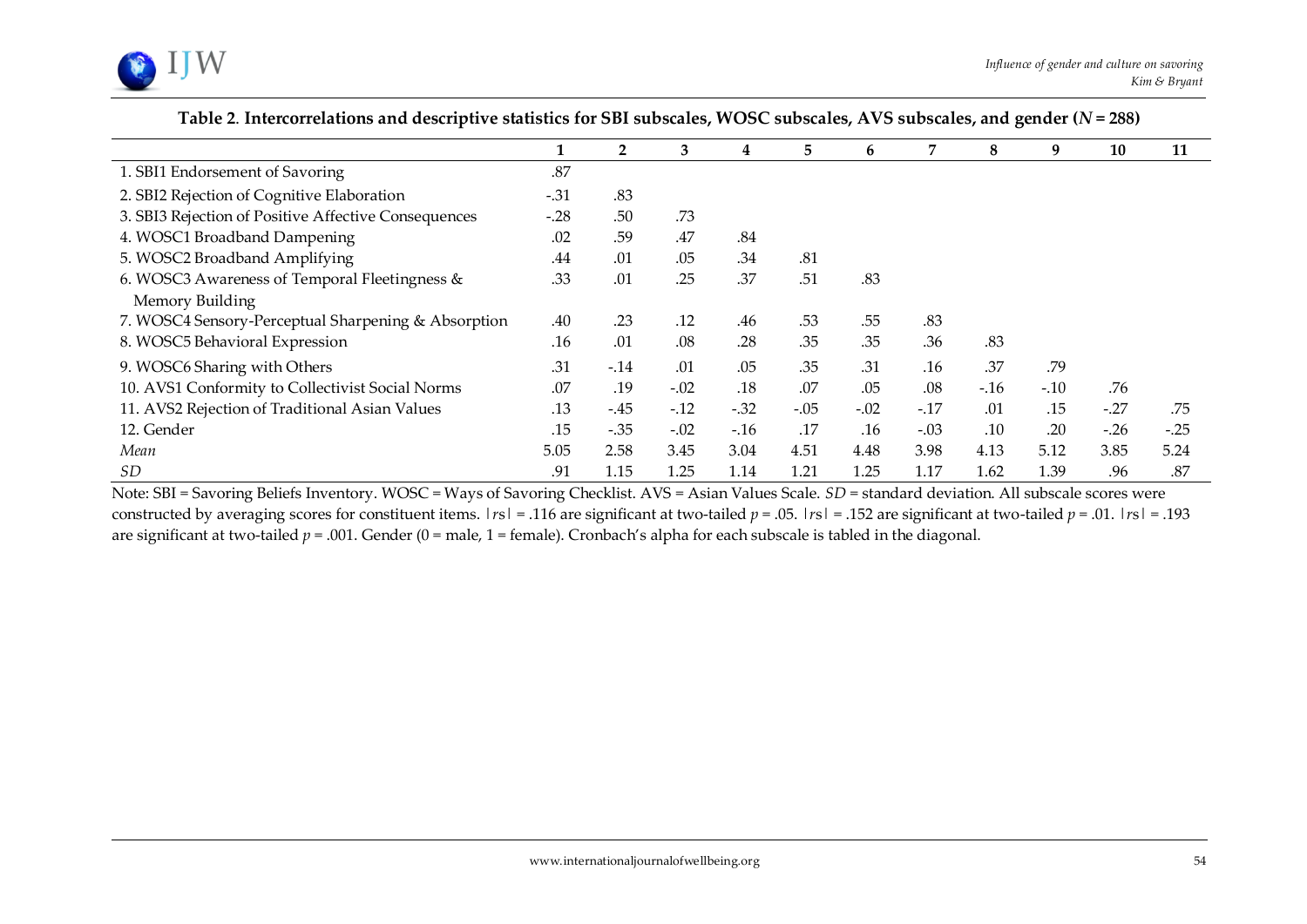

In addition, there is a strong negative correlation between the first SBI subscale, "Endorsement of Savoring Beliefs," and the first WOSC subscale, "Dampening of Positive Emotional Experiences,"  $r = -.59$ ,  $p < .001$ , as would be expected if these subscales actually reflect what they are presumed to measure.

# *3.3 Hypothesis Testing*

*Hypothesis 1: Gender differences in Asian values.* As hypothesized, Korean women scored higher on the Rejection of Traditional Asian Values subscale of the AVS than did Korean men, *t*(286) = 4.44, *p* < .001, Cohen's *d* = 0.53, *r* = .25. On the other hand, Korean men scored higher on the Conformity to Collectivist Social Norms subscale of the AVS than did Korean women, *t*(286) = 4.54, *p* < .001, *d* = 0.54, *r* = .26.

*Hypothesis 2: Gender differences in savoring beliefs.* Supporting the second hypothesis, Korean women scored higher on the Endorsement of Savoring Beliefs subscale of the SBI than did Korean men, *t*(286) = 2.54, *p* < .05, *d* = 0.30, *r* = .15, whereas Korean men scored higher on the Rejection of Cognitive Elaboration subscale of the SBI than did Korean women,  $t(286) = 6.28$ ,  $p < .001$ ,  $d = 0.79$ ,  $r = .37$ . Contrary to Hypothesis 2, however, there was no significant gender difference on the SBI subscale assessing Rejection of Positive Affective Consequences, *t*(286) = 0.28, *p* = .78, *d* = 0.03, *r* = .02.

*Hypothesis 3: Gender differences in savoring responses.* Consistent with Hypothesis 3, Korean men reported higher levels of WOSC Broadband Dampening than did Korean women, *t*(286) = 2.63, *p* < .01, *d* = 0.33, *r* = .16; and Korean women, in contrast, reported a greater use of WOSC Broadband Amplifying than did Korean men, *t*(286) = 2.99, *p* < .01, *d* = 0.35,  $r = 0.17$ . Along with the broadband amplifying strategies, two narrowband amplifying strategies revealed the same hypothesized pattern of gender differences. Specifically, Korean women, compared to Korean men, reported greater use of the WOSC savoring strategies of: (1) Awareness of Temporal Fleetingness and Memory-Building, *t*(286) = 2.65, *p* < .01, *d* = 0.31, *r* = .15; and (2) Sharing with Others, *t*(286) = 3.45, *p* < .01, *d* = 0.41, *r* = .20. Contrary to Hypothesis 3, no significant gender differences emerged for the other two narrowband WOSC amplifying strategies: (1) Sensory-Perceptual Sharpening and Absorption, *t*(286) = 0.46, *p* = .65, *d* = 0.05, *r* = .03; and (2) Behavioral Expression, *t*(286) = 1.77, *p* < .08, *d* = 0.21, *r* = .10 (see Table 3).

*Hypothesis 4: Indirect effects of Asian values on savoring responses.* To estimate the hypothesized mediational effect, we employed the Preacher and Hayes (2008) SPSS bootstrap macro program using bias-corrected bootstrapping with 5,000 resamples, as well as a normal-theory Sobel test of the significance of the indirect effect (see Table 4). As hypothesized, Korean participants' cultural values mediated the influence of gender differences on savoring responses.

In particular, participants' rejection of traditional Asian values significantly mediated the effects of gender on dampening (see Figure 1 below), which represents the most dominant and culturally appropriate savoring response among Korean participants: estimated indirect effect = -0.17, *SE* = 0.05, Z = 3.38, *p* < .001, bias corrected 95% CI [-0.31, -0.08].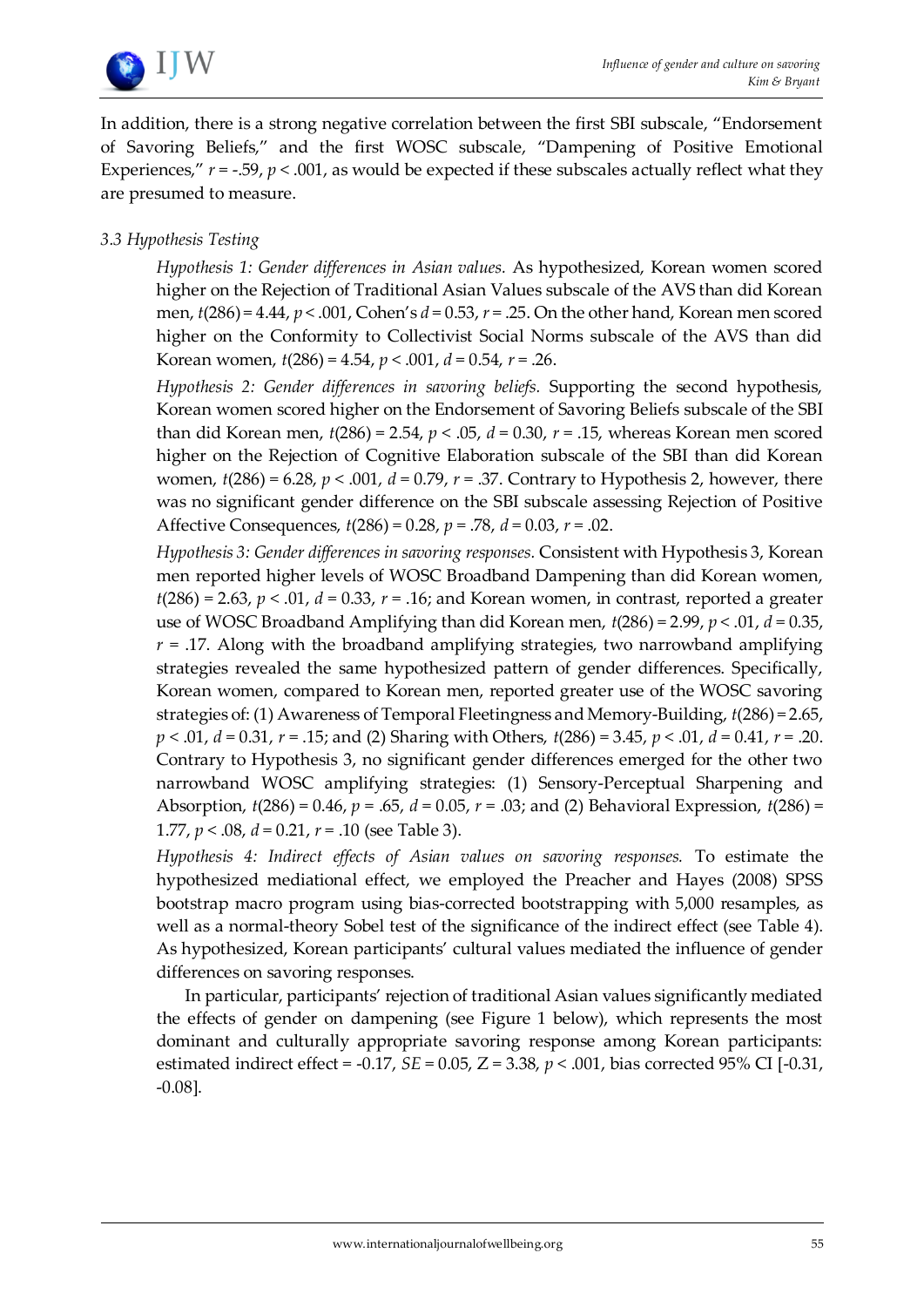

| Table 3. Gender comparison of mean levels of Asian values, savoring beliefs, and savoring responses |             |                                |                  |      |      |                  |                                      |              |                   |
|-----------------------------------------------------------------------------------------------------|-------------|--------------------------------|------------------|------|------|------------------|--------------------------------------|--------------|-------------------|
|                                                                                                     |             | <b>Males</b><br><b>Females</b> |                  |      |      |                  |                                      |              |                   |
|                                                                                                     | $(N = 134)$ | $(N = 154)$                    |                  |      |      |                  | <b>Inferential Statistical Tests</b> |              |                   |
| <b>Dependent Measures</b>                                                                           | M           | SD                             | $\boldsymbol{M}$ | SD   | t    | df               | $\boldsymbol{p}$                     | Cohen's<br>d | Effect-<br>size r |
| Asian Value Scale (AVS) Subscales:                                                                  |             |                                |                  |      |      |                  |                                      |              |                   |
| Conformity to Collectivist Social Norms                                                             | 4.11        | 1.00                           | 3.61             | 0.86 | 4.54 | 286              | < 0.001                              | 0.54         | .26               |
| Rejection of Traditional Asian Values                                                               | 5.00        | 0.90                           | 5.45             | 0.79 | 4.44 | 286              | < 0.001                              | 0.53         | .25               |
| <b>Savoring Beliefs Inventory (SBI) Subscales:</b>                                                  |             |                                |                  |      |      |                  |                                      |              |                   |
| <b>Endorsement of Savoring</b>                                                                      | 4.91        | 0.85                           | 5.18             | 0.95 | 2.54 | 286              | .012                                 | 0.30         | .15               |
| Rejection of Cognitive Elaboration                                                                  | 3.01        | 1.19                           | 2.20             | 0.96 | 6.28 | $286+$           | < 0.001                              | 0.79         | .37               |
| Rejection of Positive Affective Consequences                                                        | 3.48        | 1.26                           | 3.44             | 1.24 | 0.28 | 286              | .783                                 | 0.03         | .02               |
| <b>Ways of Savoring Checklist (WOSC) Subscales:</b>                                                 |             |                                |                  |      |      |                  |                                      |              |                   |
| <b>Broadband Dampening</b>                                                                          | 3.23        | 1.25                           | 2.88             | 1.00 | 2.63 | 286 <sup>†</sup> | .009                                 | 0.33         | .16               |
| <b>Broadband Amplifying</b>                                                                         | 4.29        | 1.21                           | 4.71             | 1.18 | 2.99 | 286              | .003                                 | 0.35         | .17               |
| Awareness of Temporal Fleetingness & Memory-Building                                                | 4.27        | 1.23                           | 4.66             | 1.23 | 2.65 | 286              | .009                                 | 0.31         | .15               |
| Sensory-Perceptual Sharpening & Absorption                                                          | 4.01        | 1.26                           | 3.95             | 1.08 | 0.46 | 286              | .647                                 | 0.05         | .03               |
| Behavioral Expression                                                                               | 3.95        | 1.58                           | 4.28             | 1.63 | 1.77 | 286              | .078                                 | 0.21         | .10               |
| Sharing with Others                                                                                 | 4.82        | 1.44                           | 5.38             | 1.30 | 3.45 | 286              | .001                                 | 0.41         | .20               |

Note: †Gender comparisons for the SBI Rejection of Cognitive Elaboration and WOSC Broadband Dampening subscales were analyzed using Welch's *t*-test, rather than Student's *t*-test, because of significant gender differences in the variances of these two dependent measures. *M* = mean. *SD* = standard deviation.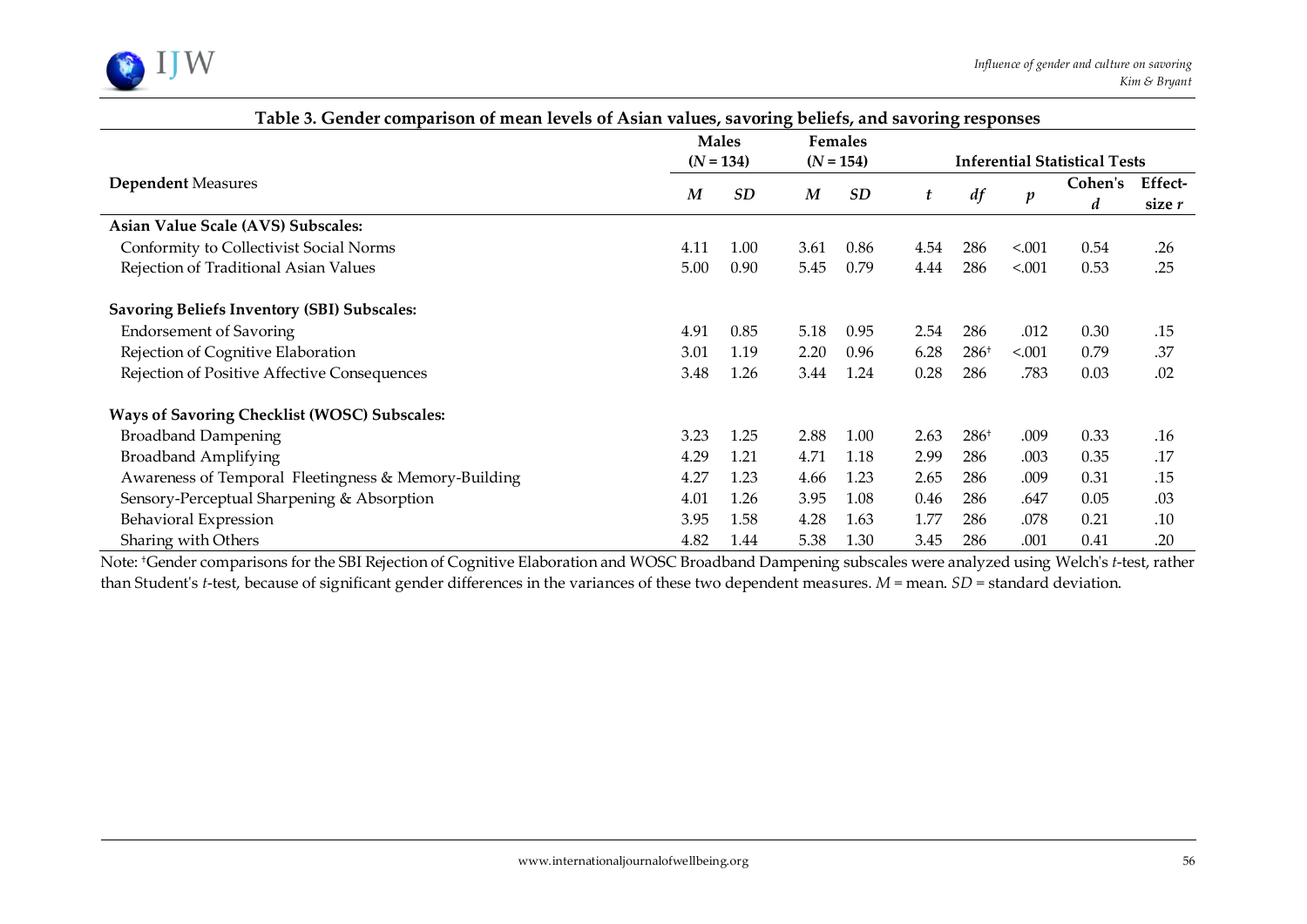

#### **Table 4. Conformity to collectivist social norms and rejection of traditional Asian values as mediators of the effect of gender on savoring responses (***N***=288)**

| <b>Mediator: Conformity to Collectivist Social Norms</b> |           |                         |                   | <b>Indirect (Mediated) Effect</b> |     |        |                                   |                                         |                     |  |
|----------------------------------------------------------|-----------|-------------------------|-------------------|-----------------------------------|-----|--------|-----------------------------------|-----------------------------------------|---------------------|--|
|                                                          |           | Coefficients            |                   |                                   |     |        |                                   | <b>Bootstrapped</b><br><b>BC 95% CI</b> |                     |  |
| <b>Savoring Responses</b>                                | a         | b                       | $\mathcal C$      | Point<br>Estimate                 | SE  | β      | Z                                 | Lower                                   | Upper               |  |
| <b>Broadband Dampening</b>                               | $-.50***$ | $.18*$                  | $-26$             | $-.09$                            | .04 | $-.04$ | $2.23*$                           | $-.19$                                  | $-.03$              |  |
| <b>Broadband Amplifying</b>                              | $-.50***$ | $.15^*$                 | $.50***$          | $-.07$                            | .04 | $-.03$ | 1.82                              | $-.17$                                  | $-.01$              |  |
| Awareness of Temporal Fleetingness & Memory-Building     | $-.50***$ | .12                     | $.45**$           | $-.06$                            | .04 | $-.02$ | 1.50                              | $-.16$                                  | .01                 |  |
| Sensory-Perceptual Sharpening & Absorption               | $-.50***$ | .10                     | $-.01$            | $-.05$                            | .04 | $-.02$ | 1.28                              | $-.14$                                  | .03                 |  |
| Behavioral Expression                                    | $-.50***$ | $-.24*$                 | .22               | .12                               | .06 | .04    | $2.12*$                           | .02                                     | .25                 |  |
| Sharing with Others                                      | $-.50***$ | $-.07$                  | $.52**$           | .03                               | .04 | .01    | 0.79                              | $-.06$                                  | .14                 |  |
| Mediator: Rejection of Traditional Asian Values          |           |                         |                   |                                   |     |        | <b>Indirect (Mediated) Effect</b> |                                         |                     |  |
|                                                          |           |                         |                   |                                   |     |        |                                   |                                         | <b>Bootstrapped</b> |  |
|                                                          |           | Coefficients            |                   |                                   |     |        |                                   | <b>BC 95% CI</b>                        |                     |  |
| <b>Savoring Responses</b>                                | a         | b                       | $\mathcal{C}_{0}$ | Point<br>Estimate                 | SE  | β      | Z                                 | Lower                                   | Upper               |  |
| <b>Broadband Dampening</b>                               | $.44***$  | $-.39***$               | $-18$             | $-17$                             | .05 | $-.08$ | $3.38***$                         | $-.31$                                  | $-.08$              |  |
| <b>Broadband Amplifying</b>                              | $.44***$  | $-.14+$                 | $.48**$           | $-.06$                            | .04 | $-.03$ | 1.55                              | $-16$                                   | .01                 |  |
| Awareness of Temporal Fleetingness & Memory-Building     | $.44***$  | $-.09$                  | $.42**$           | $-.04$                            | .04 | $-.02$ | 1.01                              | $-.14$                                  | .04                 |  |
| Sensory-Perceptual Sharpening & Absorption               | $.44***$  | $-.24"$                 | .04               | $-.11$                            | .04 | $-.05$ | $2.47*$                           | $-22$                                   | $-.03$              |  |
| Behavioral Expression                                    | $.44***$  | $-.03$                  | $.35^{+}$         | $-.01$                            | .05 | $-.01$ | 0.22                              | $-.13$                                  | .10                 |  |
| Sharing with Others                                      | $.44***$  | $.18^{\text{\tiny{+}}}$ | $.48**$           | .08                               | .05 | .03    | 1.71                              | $-.01$                                  | .19                 |  |

Note:  $tp < .10$ .  $'p < .05$ .  $''p < .01$ .  $'''p < .001$ . *a* = unstandardized path coefficient using gender (0 = male, 1 = female) to predict the mediator. *b* = unstandardized path coefficient using the mediator to predict savoring responses.  $c$  = unstandardized path coefficient using gender to predict savoring responses when the mediator is included in the path model.  $SE$  = standard error.  $\beta$  = standardized indirect effect.  $BC$  = bias corrected, using 5,000 bootstrap resamples.  $CI$  = confidence interval. In some cases, the product of the tabled values of coefficients *a* and *b* diverges slightly from the tabled value of the point estimate of the indirect effect due to rounding error.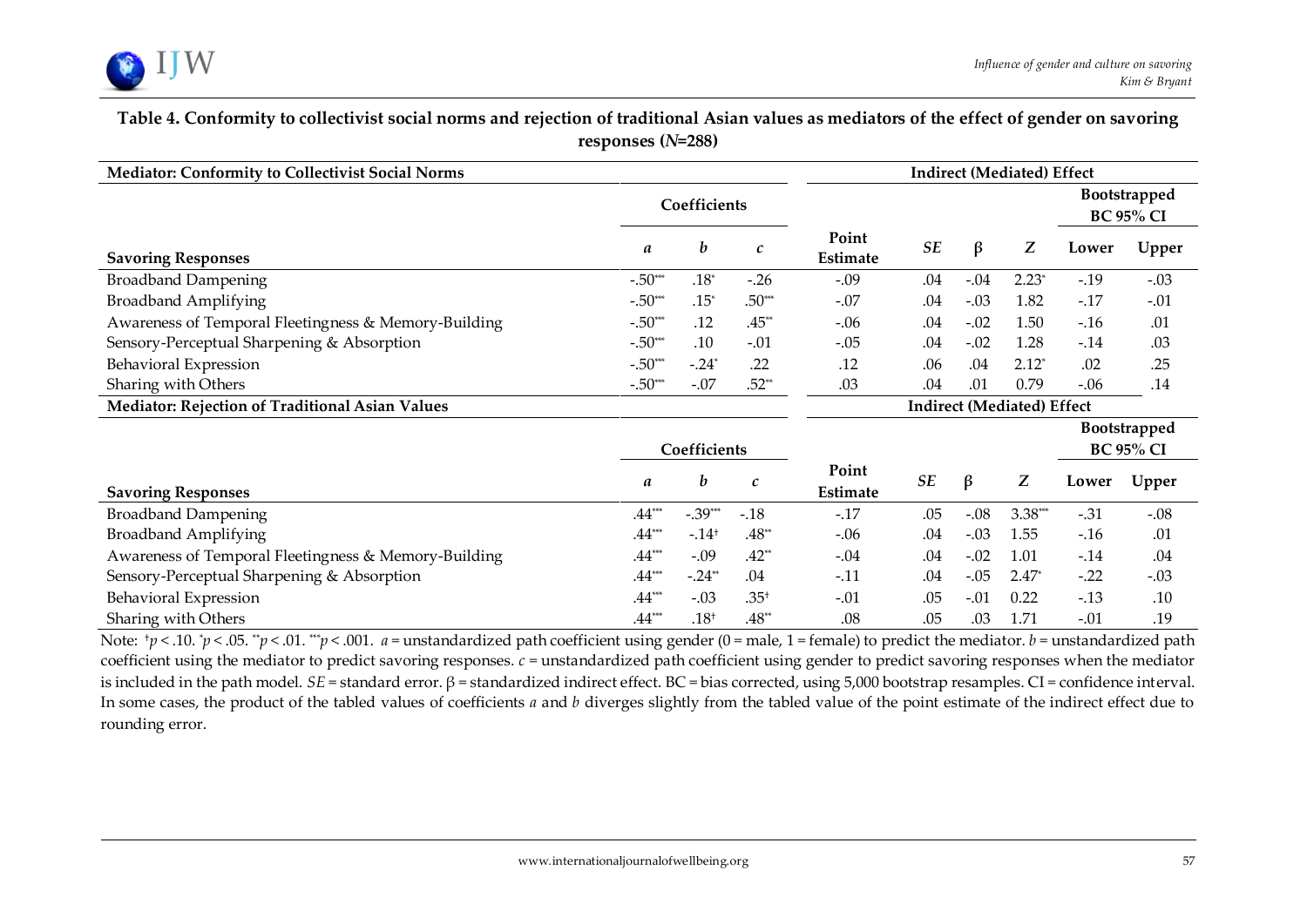

## **Figure 1**. **Mediation model for associations between gender and broadband dampening as mediated by rejection of traditional Asian values (***N* **= 288)**



ns Not statistically significant. \*\* *p* < .01. \*\*\* *p* < .001.

Note: Values displayed above pathways are standardized regression coefficients. The first value above the pathway linking gender to broadband dampening represents the standardized regression coefficient when ignoring the mediator, whereas the value in parentheses represents the standardized regression coefficient when controlling for the mediator. BC: Bias Corrected; 5,000 bootstrap samples. CI = confidence interval. Gender was coded as male = 0 and female = 1. Gender explained 6% of the variance in Rejection of Traditional Asian Values, which in turn explained 11% of the variance in Broadband Dampening.

Rejection of traditional Asian values mediated 49% of the total effect of gender on dampening. On the other hand, although the results for Hypothesis 3 above highlighted significant gender differences in the use of amplifying strategies (see Table 3), tests of indirect effects revealed that the rejection of traditional Asian values was only marginally associated with greater amplifying ( $\beta$  = -.03,  $p$  < .10) and did not significantly mediate the influence of gender on amplifying (see Table 4).

## **4. Discussion**

Relevant to the fields of positive psychology and cross-cultural psychology, the current study enhances our understanding of the relationships among gender, cultural values, and savoring in Korea. Savoring beliefs and responses are core constructs in the field of psychology (Bryant & Veroff, 2007), but are novel conceptual frameworks within Korean culture. Given the absence of research on Koreans' experiences of savoring, our results contribute to an understanding of how culture influences the ways in which individuals approach positive events and regulate their positive emotions in response to these events.

Paralleling Eagly and Wood's (1999) work on gender differences in emotional experience, Bryant and Veroff (2007) reported gender differences among Western samples in savoring responses to positive events, whereby males are more likely to use kill-joy thinking, a dampening strategy, and females are more likely to endorse cognitive and behavioral amplifying strategies. Replicating findings from these Western samples, the present Korean sample showed the same pattern of gender differences in broadband dampening and amplifying responses. Korean women, relative to men, reported greater savoring ability, and used less dampening and more amplifying of emotional responses in reaction to positive events. Moreover, our findings suggest that females' greater rejection of traditional Asian values at least partially underlies the gender difference in the dampening of positive emotion that exists within Korean culture.

The present study illuminates several important conclusions with respect to the influence of culture on savoring. In particular, our results indicate that cultural values shape (a) personal beliefs about savoring capacity and (b) the specific savoring strategies individuals use in response to positive events.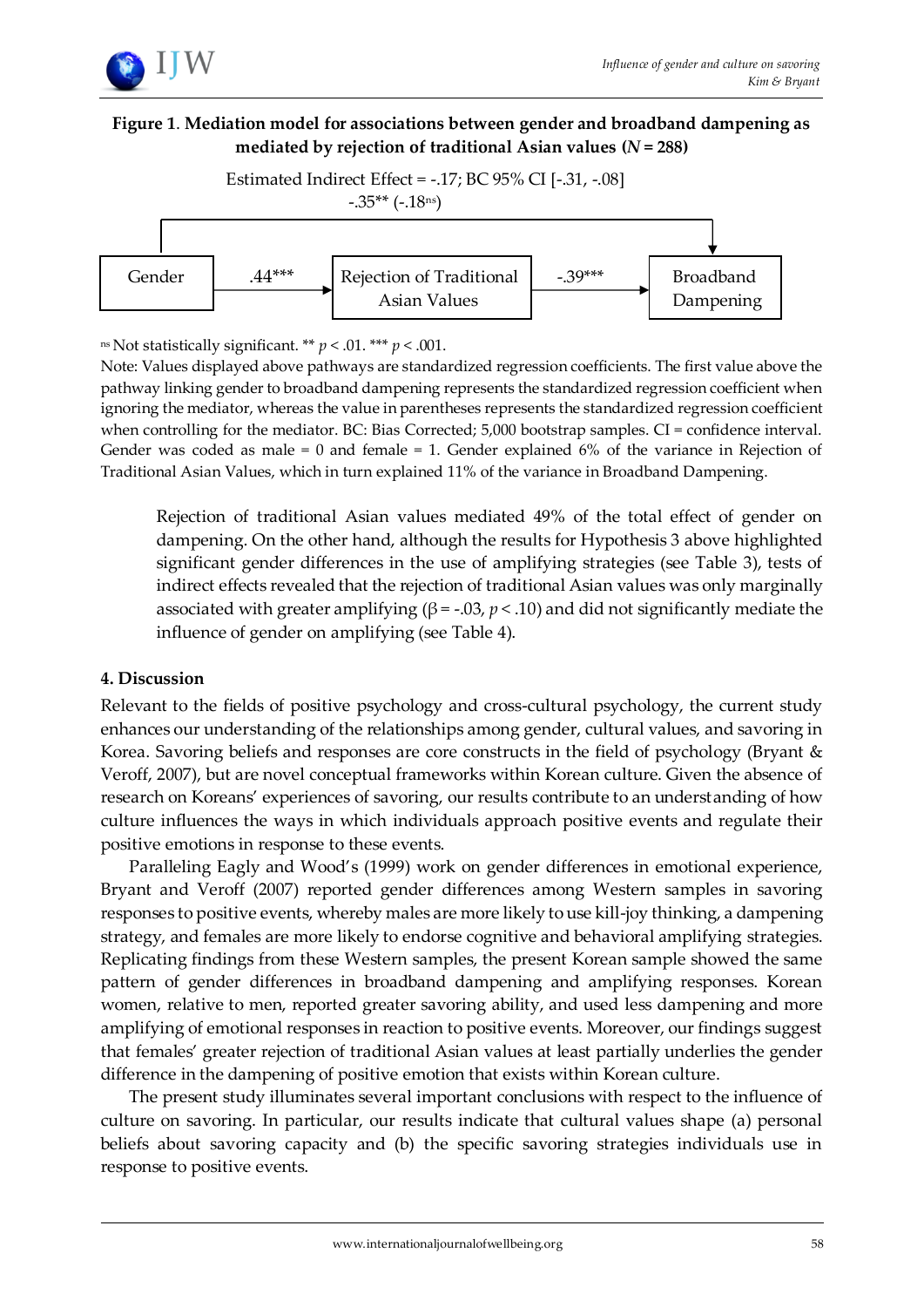

What implications do these research results have for understanding cross-cultural differences in response to positive emotions? First, our results support the notion that traditional Asian values place less emphasis on the pursuit and attainment of happiness, as has been highlighted in prior cross-cultural research on positive emotions (e.g., Eid & Diener, 2001; Joshanloo & Weijers, 2014; Kitayama, Mesquita, & Karasawa, 2006). Our findings are also consistent with the view that aversion to happiness is shaped by cultural norms (Joshanloo & Weijers, 2014). In particular, dampening responses in reaction to pleasant events tend to reduce and curtail happiness (Jose et al., 2012). Thus, rejecting traditional cultural values evidently leads Korean women to respond to positive events in ways that are less antagonistic toward positive feelings.

Concerning the rejection of traditional Asian values, theorists have argued that the influence of Confucian norms is destined to decline as globalization increases (see Rozman, 2002). Along these lines, we can speculate that the gender differences in dampening that we have observed among Koreans may well disappear over time, if males eventually become less traditional in their values, as females appear to be. In fact, research has documented a similar pattern of sociohistorical change in the meaning of subjective wellbeing in the United States between the 1950s and 1970s, as men shifted away from a traditional emphasis on career toward an emphasis on family as a basis for gauging quality of life, and became more similar to women in the structure of their self-evaluations (Bryant & Veroff, 1982).

Our findings indicate that Korean males dampen positive emotions in response to pleasant events more strongly than do Korean females, even after accounting for differences in the degree to which they endorse traditional Asian values. Specifically, level of belief in traditional Asian values explains roughly half of the relationship between gender and dampening in our Korean sample. Thus, about half of the total effect of gender on dampening is mediated by other factors besides traditional Asian values.

In interpreting the observed gender differences in savoring beliefs and savoring responses, it is important to distinguish between inner cognitive and emotional *experience* and the outward *expression* of inner experience (Brody & Hall, 1993). The literature on emotion suggests that gender differences (i.e., females stronger than males) are generally more pronounced for emotional expression than for inner experience. Furthermore, within the expressivity domain, males tend to express emotions primarily in terms of physiological reactions and overt behavior, whereas females more often express emotions through verbal communication and nonverbal expressions that reflect a more conscious awareness of emotion (Brody & Hall, 1993). Thus, women may be more aware of emotional reactions and more willing and able to express them, relative to men (Bryant, Yarnold, & Grimm, 1996). Furthermore, the gender differences we have found in savoring beliefs and savoring responses may simply reflect a gender difference in response styles rather than a difference in inner experience. For example, women may be more likely than men to make public affirmations of positive emotions of greater variety and intensity, due to gender-based emotional display rules (LaFrance & Banaji, 1992).

Although Korean respondents understood and could relate to the Western paradigm of savoring beliefs and responses, they also showed a distinct pattern of responses with respect to savoring, compared to the patterns observed in research with American participants (Bryant & Veroff, 2007). Korean women rejected traditional cultural values more strongly than did Korean men. Although this rejection of traditional values mediated the relationship between being female and engaging in *less Eastern-style dampening* in response to positive events, it did not mediate the relationship between being female and engaging in *greater Western-style amplifying* in response to positive events. This pattern of results indicates that despite females' greater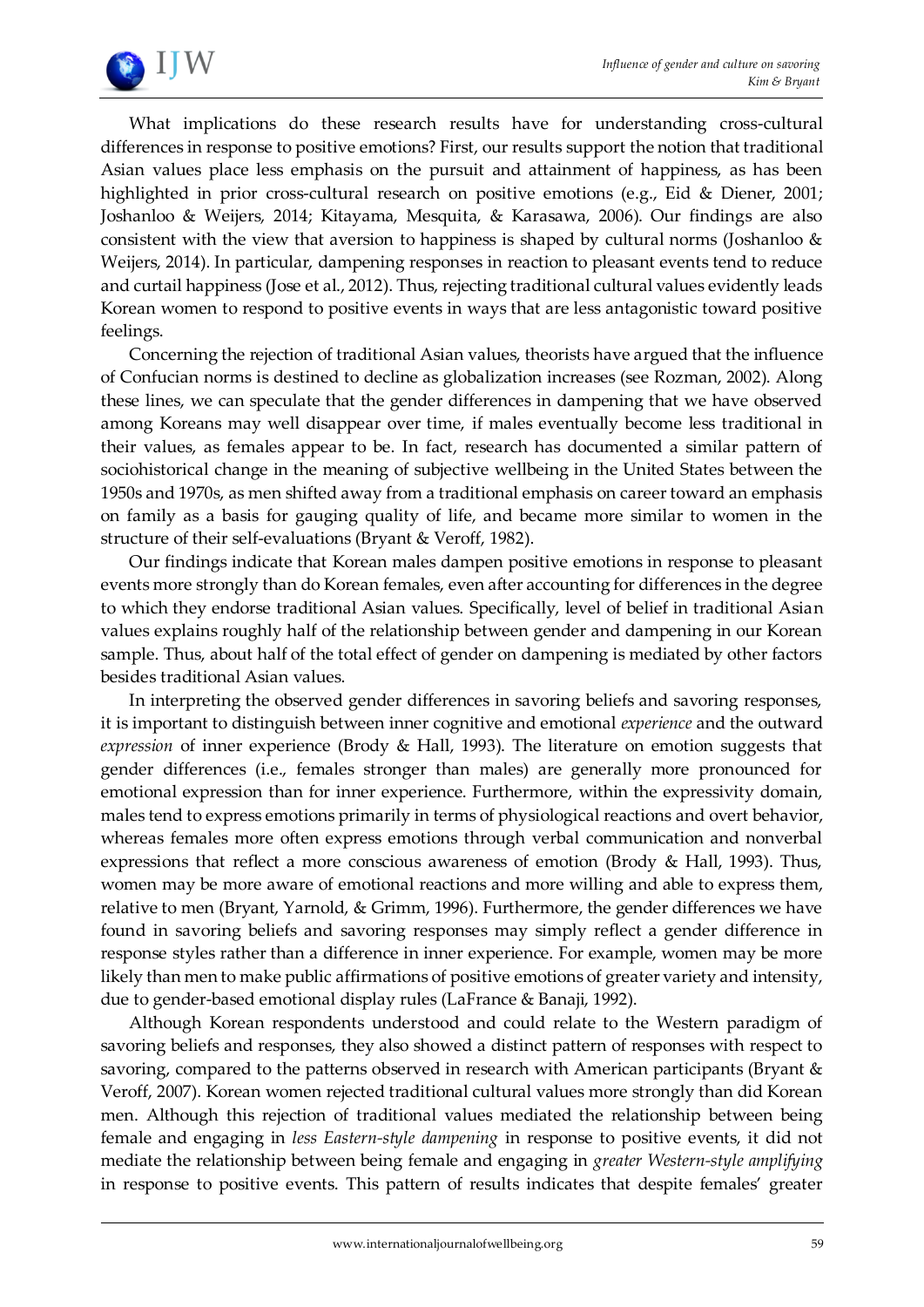

rejection of traditional cultural values, culture continues to shape their savoring responses in ways that remain normatively appropriate in Korean society—specifically, the rejection of traditional Asian values was not associated with great amplifying of positive emotions.

The present study also contributes to the research literature on cross-cultural positive psychology through the development and preliminary validation of Korean versions of the Savoring Beliefs Inventory and the Ways of Savoring Checklist. In the current study, it was vital to translate English-language materials into the Korean language by the process of backtranslation, in order to resolve conceptual discrepancies or ambiguities of cross-cultural translation and thereby ensure the construct validity of the dependent measures (Brislin, 1970). The availability of these measurement tools should facilitate future research, not only investigating the dynamics of savoring in the context of Korean culture, but also comparing savoring beliefs and processes more directly across Korean and Western cultures.

Several limitations to the present study suggest potentially fruitful directions for future research. First, we used only self-reported measures of cultural values, savoring beliefs, and responses. For example, the Ways of Savoring Checklist (Bryant & Veroff, 2007) was used to assess savoring responses, some of which reflect behavioral reactions to actual life events. There might, however, be discrepancies between self-reported behaviors and observable behavioral responses to such events. Future researchers should develop and use behavioral measures of savoring responses, in order to overcome this limitation.

The present study also relied on measures of savoring beliefs and responses that were originally developed using Western samples (Bryant, 2003; Bryant & Veroff, 2007) to assess these constructs in a Korean sample. Although this assessment approach yielded a set of reliable composite measures that partially resembled those found in Western samples, it did not allow us to measure savoring beliefs and responses that are unique to Korean culture. Future research has much to gain potentially from developing measures of savoring beliefs and responses that are specific to Korean culture, rather than adopting measures of these constructs that are grounded in the perspectives of Western culture. In particular, whereas the Ways of Savoring Checklist includes items reflecting only a single dimension of cognitive dampening (i.e., "Kill-Joy Thinking"), there may well be multiple dimensions of positive emotional dampening, e.g., distraction, fault-finding, externalization, suppression (Quoidbach, Berry, Hansenne, & Mikolajczak, 2010), that Koreans use to dampen positive emotions in response to positive events. Assessing savoring responses that are specific to Korean culture might facilitate a clearer and more in-depth understanding of the dynamics of savoring among Koreans.

Another important limitation to our research conclusions involves our use of exploratory factor analysis to develop subscales assessing Asian values, savoring beliefs, and ways of savoring without a separate replication. Clearly, future factor analytic studies should examine these subscales using larger, independent samples.

In addition, the current study used a cross-sectional research design that is inherently correlational in nature. Future work might adopt a longitudinal design to study relationships among key study variables over time and examine the relationship between savoring and subjective wellbeing prospectively. Along these lines, daily diary methods (Jose et al., 2012) and experience-sampling procedures (Bryant et al., 2011) may prove valuable in clarifying the influence of savoring strategies on both momentary positive affect and longer-term life quality.

Although we measured the degree to which participants endorsed traditional Asian values, it should be noted that we did not assess the degree to which participants endorsed Western values. Future research might include separate measures of Western cultural values along with measures of Asian cultural values, in order to determine whether or not the rejection of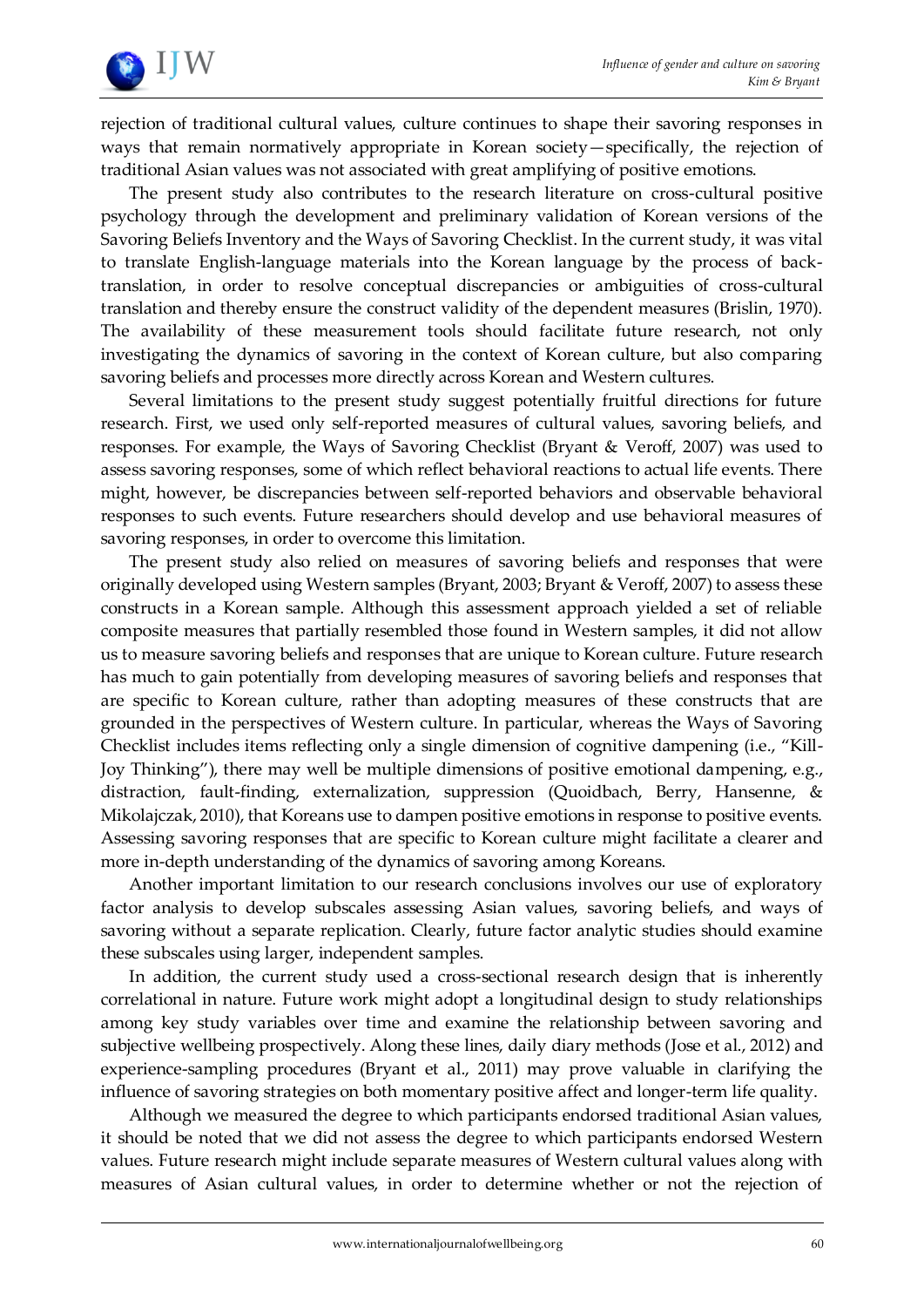

traditional Asian values found among Korean women is accompanied by greater endorsement of Western values.

#### **Authors**

Soyeon Kim Loyola University Chicago [skim29@luc.edu](mailto:skim29@luc.edu)

Fred B. Bryant Loyola University Chicago

#### **Publishing Timeline**

Received 25 February 2017 Accepted 12 September 2017 Published 25 November 2017

#### **References**

- Beck, A. T. (1975). *Cognitive therapy and the emotional disorders.* New York, NY: International Universities Press.
- Brislin, R. W. (1970). Back-translation for cross-cultural research. *Journal of Cross-Cultural Psychology, 1*, 185-216. <https://doi.org/10.1177/135910457000100301>
- Brody, L. R., & Hall, J. A. (1993). Gender and emotion. In M. Lewis & J. Haviland (Eds.), *Handbook of emotions* (pp. 447-461). New York, NY: Guilford.
- Bryant, F. B. (1989). A four-factor model of perceived control: Avoiding, coping, obtaining, and savoring. *Journal of Personality, 57*, 773-797. <https://doi.org/10.1111/j.1467-6494.1989.tb00494.x>
- Bryant, F. B. (2003). Savoring Beliefs Inventory (SBI): A scale for measuring beliefs about savoring. *Journal of Mental Health, 12*, 175-196. <https://doi.org/10.1080/0963823031000103489>
- Bryant, F. B., Chadwick, E. D., & Kluwe, K. (2011). Understanding the processes that regulate positive emotional experience: Unsolved problems and future directions for theory and research on savoring. *International Journal of Wellbeing, 1,* 107-126. <https://doi.org/10.5502/ijw.v1i1.18>
- Bryant, F. B., & Veroff, J. (1982). The structure of psychological well-being: A sociohistorical analysis. *Journal of Personality and Social Psychology, 43,* 653-673. <https://doi.org/10.1037/0022-3514.43.4.653>
- Bryant, F. B., & Veroff, J. (2007). *Savoring: A new model of positive experience*. Mahwah, NJ: Lawrence Erlbaum Associates.
- Bryant, F. B., Yarnold, P. R., & Grimm, L. G. (1996). Toward a measurement model of the Affect Intensity Measure: A three-factor structure. *Journal of Research in Personality, 30,* 223-247. <https://doi.org/10.1006/jrpe.1996.0015>
- Deuchler, M. (1993). *The Confucian transformation of Korea: A study of society and ideology*. Cambridge, MA: Harvard University Press.
- Dinno, A. (2009). Exploring the sensitivity of Horn's parallel analysis to the distributional form of random data. *Multivariate Behavioral Research, 44,* 362-388. <https://doi.org/10.1080/00273170902938969>
- Eagly, A. H., & Wood, W. (1982). Inferred sex differences in status as a determinant of gender stereotypes about social influence. *Journal of Personality and Social Psychology, 43*, 915-928. <https://doi.org/10.1037/0022-3514.43.5.915>
- Eagly, A. H., & Wood, W. (1999). The origins of sex differences in human behavior: Evolved dispositions versus social roles. *American Psychologist, 54,* 408-423[. https://doi.org/10.1037/0003-066X.54.6.408](https://doi.org/10.1037/0003-066X.54.6.408)
- Eid, M., & Diener, E. (2001). Norms for experiencing emotions in different cultures: Inter- and intranational differences. *Journal of Personality and Social Psychology, 81, 869-885.* <https://doi.org/10.1037/0022-3514.81.5.869>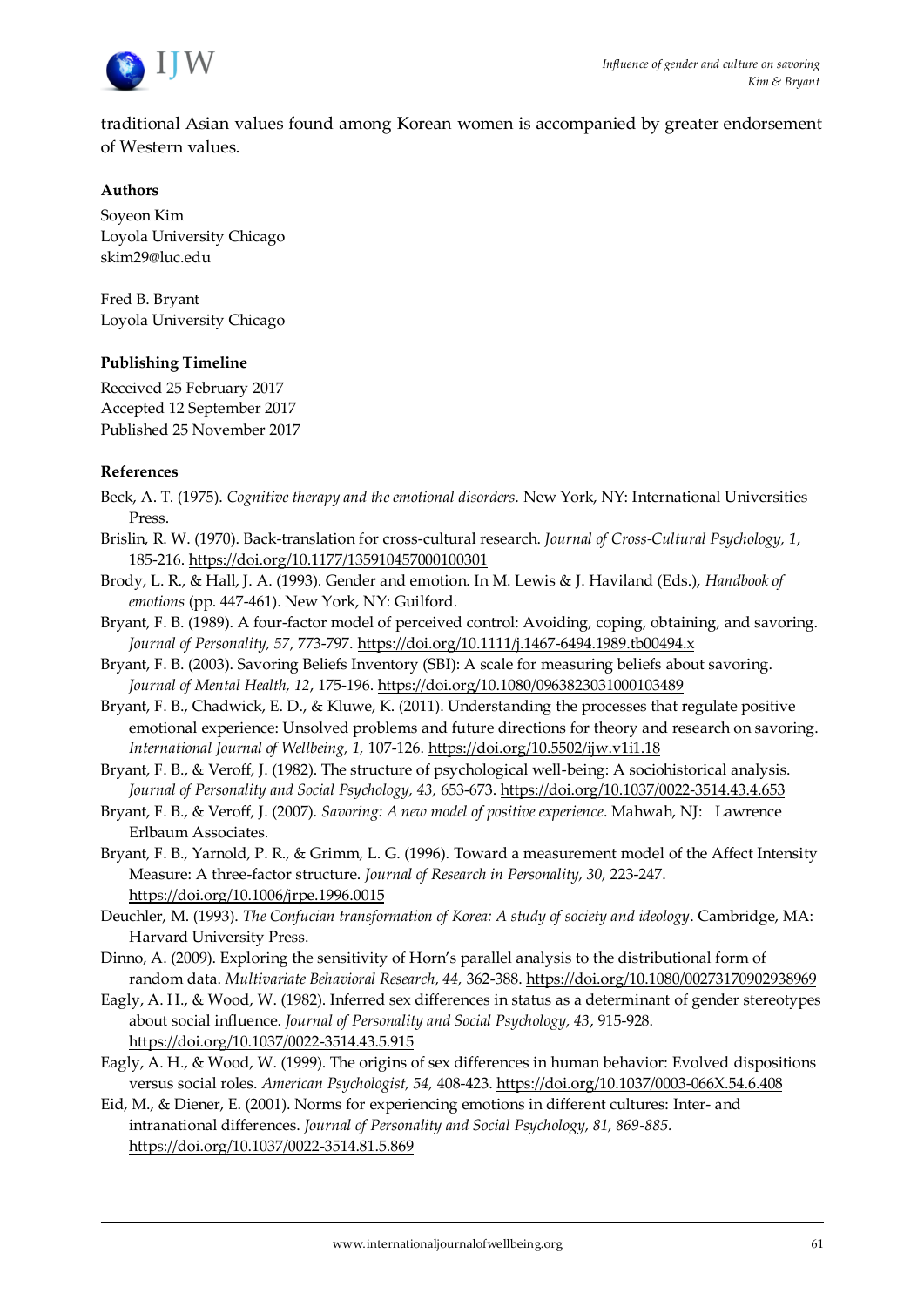

- Grossman, M., & Wood, W. (1993). Sex differences in intensity of emotional experience: A social role interpretation. *Journal of Personality and Social Psychology, 65*, 1010-1022. [https://doi.org/10.1037/0022-](https://doi.org/10.1037/0022-3514.65.5.1010) [3514.65.5.1010](https://doi.org/10.1037/0022-3514.65.5.1010)
- Horn, J. L. (1965). A rationale and test for the number of factors in factor analysis. *Psychometrika, 30*, 179- 185. <https://doi.org/10.1007/BF02289447>
- Jose, P. E., Lim, B. T., & Bryant, F. B. (2012). Does savoring increase happiness? A daily diary study. *Journal of Positive Psychology, 7,* 176-187. <https://doi.org/10.1080/17439760.2012.671345>
- Joshanloo, M. (2014). Eastern conceptualizations of happiness: Fundamental differences with Western views. *Journal of Happiness Studies, 15,* 475-493. <https://doi.org/10.1007/s10902-013-9431-1>
- Joshanloo, M., Lepshokova, Z. K., Panyusheva, T., Natalia, A., Poon, W.-C., Yeung, V. W., & Jian, D.-Y. (2014). Cross-cultural validation of Fear of Happiness Scale across 14 national groups. *Journal of Cross-Cultural Psychology, 45,* 246-264. <https://doi.org/10.1177/0022022113505357>
- Joshanloo, M., & Weijers, D. (2014). Aversion to happiness across cultures: A review of where and why people are averse to happiness. *Journal of Happiness Studies, 15,* 717-735. <https://doi.org/10.1007/s10902-013-9489-9>
- Kalton, M. C. (1994). Review of "The Confucian transformation of Korea: A study of society and ideology" by M. Deuchler. *The Journal of Asian Studies, 53,* 239-240. <https://doi.org/10.2307/2059601>
- Kim, B. S., Atkinson, D. R., & Yang, P. H. (1999). The Asian Value Scale: Development, factor analysis, validation, and reliability. *Journal of Counseling Psychology, 46*, 342-352. [https://doi.org/10.1037/0022-](https://doi.org/10.1037/0022-0167.46.3.342) [0167.46.3.342](https://doi.org/10.1037/0022-0167.46.3.342)
- Kim, B. S. K., Yang, P. H., Atkinson, D. R., Wolfe, M. M., & Hong, S. (2001). Cultural value similarities and differences among Asian American ethnic groups. *Cultural Diversity & Ethnic Minority Psychology, 7,* 343-361. <https://doi.org/10.1037/1099-9809.7.4.343>
- Kim, S. C. (1997). Korean American families. In E. Lee (Ed.), *Working with Asian Americans* (pp. 125-135). New York, NY: The Guilford Press.
- Kitayama, S., Mesquita, B., & Karasawa, M. (2006). Cultural affordances and emotional experience: Socially engaging and disengaging emotions in Japan and the United States. *Journal of Personality and Social Psychology, 91,* 890-903. <https://doi.org/10.1037/0022-3514.91.5.890>
- Kwon, S., Lim, Y, & Ha, S. (2010). 인생을 향유하기 (*Savoring: A new model of positive experience).* Seoul, Korea: Hakjisa.
- LaFrance, M., & Banaji, M. (1992). Toward a reconsideration of the gender-emotion relationship. In M. S. Clark (Ed.), *Emotion and social behavior* (pp. 178-201). Newbury Park, CA: Sage.
- Miyamoto, Y., & Ma, X. (2011). Dampening or savoring positive emotions: A dialectical script guides emotion regulation. *Emotion, 1,* 1346-1357. <https://doi.org/10.1037/a0025135>
- Matsumoto, D., Yoo, S. H., Fontaine, J., Anguas-Wong, A. M., Ariola, M., Ataca, B., & Grossi, E. (2008). Mapping expressive differences around the world: The relationship between emotional display rules and individualism versus collectivism. *Journal of Cross-Cultural Psychology, 39,* 55-74. <https://doi.org/10.1177/0022022107311854>
- Matsunaga, M. (2010). How to factor-analyze your data right: Do's, don'ts, and how-to's. *International Journal of Psychological Research, 3,* 97-110. <https://doi.org/10.21500/20112084.854>
- Park, I. H., & Cho, L.-J. (1995). Confucianism and the Korean family. *Journal of Comparative Family Studies, 26,* 117-134.
- Preacher, K. J., & Hayes, A. F. (2008). Asymptotic and resampling strategies for assessing and comparing indirect effects in multiple mediator models. *Behavior Research Methods, 40,* 879-891.
- Quoidbach, J., Berry, E., Hansenne, M., & Mikolajczak, M. (2010). Positive emotion regulation and wellbeing: Comparing the impact of eight savoring and dampening strategies. *Personality and Individual Differences, 49*, 368-373. <https://doi.org/10.1016/j.paid.2010.03.048>
- Rosaldo, M. Z., & Lamphere, L. (1974). Introduction. In M. Z. Rosaldo & L. Lamphere (Eds.), *Woman, culture and society* (pp. 1-16). Stanford, CA: Stanford University Press.
- Rozman, G. (2002). Can Confucianism survive in an age of universalism and globalization? *Pacific Affairs, 75,* 11-37. <https://doi.org/10.2307/4127239>